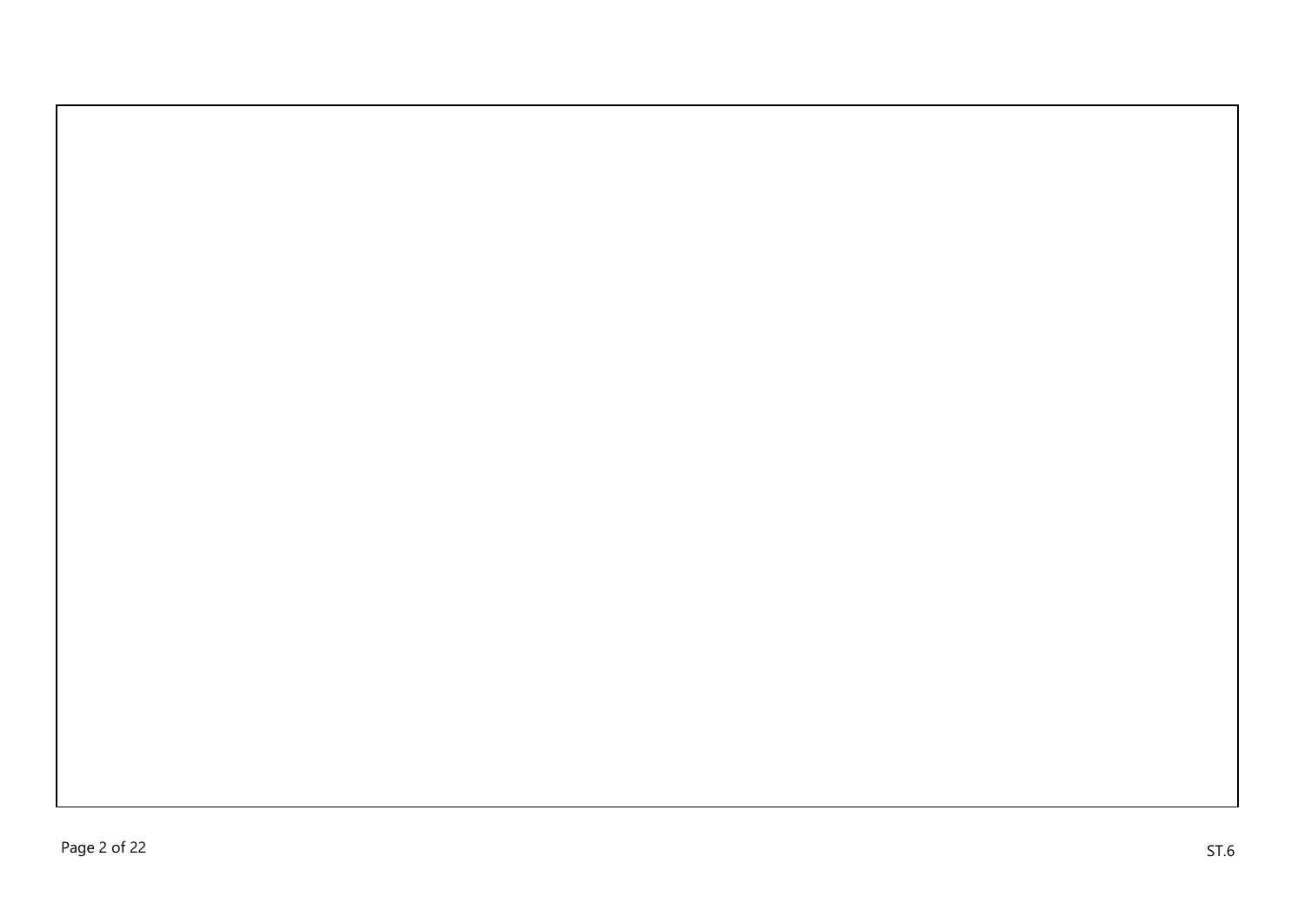| #                | Island       | House Name               | Name                   | Sex | National ID | ، ه ، بر <u>م</u>               | بىر ھ                                    |
|------------------|--------------|--------------------------|------------------------|-----|-------------|---------------------------------|------------------------------------------|
|                  | S. Hithadhoo |                          |                        |     |             |                                 |                                          |
|                  | S. Hithadhoo | Aasmaange                | Aishath Afsheena       | F   | A034994     | پ <sup>ر ۱</sup> ۹۵۵ وي         | و<br>مرشوم مۇش <sub>و</sub> ش            |
| $\overline{c}$   | S. Hithadhoo | Aasmaanu Villa           | Nadhiya Abdulla        | F   | A099561     | ۇ مەۋتىرو ۋ                     | يُرْمِرْ رَبِّ صَالَّهِ                  |
| $\overline{3}$   | S. Hithadhoo | Aasmaanu Villa           | Naziya Abdulla         | F.  | A138730     | ۇ مەمۇرىمۇ ئى                   | <del>سَّ</del> غِرِيمَ 25هزالله          |
| 4                | S. Hithadhoo | Aasmaanu Villa           | Nahidha Abdulla        | F   | A294172     | ۇ شۇ تىرىمۇ                     | م <i>تَّرَبِینَّهُ مَنْ</i> ®قَرَاللَّهُ |
| 5                | S. Hithadhoo | Abadhahfehige            | Ihuma Fahumy           | F   | A290964     | ر ر ر ه و ر و<br>پرې تر تر تو ب | ورژی ژرې                                 |
| $\sqrt{6}$       | S. Hithadhoo | Akiri                    | Fathimath Ali          | F.  | A018253     | وتبوعيه                         | وٌودَهُ دَرِ                             |
| $\overline{7}$   | S. Hithadhoo | Alithari                 | Hussain Shaheem        | M   | A021444     | وكمترهومر                       | چرىكى ھەردى<br>مەسىر                     |
| 8                | S. Hithadhoo | Alithari                 | Ibrahim Rasheed        | M   | A022388     | لأعرضو                          |                                          |
| $\boldsymbol{9}$ | S. Hithadhoo | Alithari                 | Aishath Sharoona       | F   | A308801     | وكمترهوسر                       | $\frac{1}{\stackrel{.}{\sim}}$           |
| 10               | S. Hithadhoo | Alithari                 | Aishath Zaha Rasheed   | F   | A309233     | لأحرجوسر                        | ە<br>مەرشۇم ئۆگ ئىرشونى                  |
| 11               | S. Hithadhoo | Andhaazaa                | Mohamed Nishan         | M   | A279018     | ر ه ۶۶<br>مرمربر <i>ج</i>       | ورەرو سىشىر                              |
| 12               | S. Hithadhoo | Asaree Villa             | Ali Maniku             | M   | A019066     | ە سەمبەء ق                      | ړې د سره                                 |
| 13               | S. Hithadhoo | Asaree Villa             | Saeed Ahmed            | M   | A293885     | ە سەمبەء ق                      | سکھیے میں مرد و<br>  سکھیے میں مرکز میں  |
| 14               | S. Hithadhoo | Asaree Villa             | Mariyam Khaleela       | F   | A293887     | ە سە يەھ ۋ                      | دەرە ئېۋ                                 |
| 15               | S. Hithadhoo | Asaree Villa             | Zabeehullah Ahmed      | M   | A293893     | ە سەمدە ئە                      | يَجْ حِيمَ اللَّهُ بِمَدْ جَمَعَهِ       |
| 16               | S. Hithadhoo | Ashifaa                  | Azeefa Hussain         | F.  | A021865     | ىر شىر تر<br>مە                 | ړې ته پر شمېر شر                         |
| 17               | S. Hithadhoo | Ashifaa                  | Asifa Hussain          | F   | A021866     | ىر شىر تر<br>مە                 | ە ئىبوق بر ئىسكىرىش                      |
| 18               | S. Hithadhoo | Baadhal                  | Ali Nuwaidh Bagir      | M   | A303659     | ر ره<br>ن <i>ه</i> ترنژ         | ړې شورمره ځېر                            |
| 19               | S. Hithadhoo | <b>Bahaarathee Villa</b> | Haamid Falahu Al Ameen | M   | A068402     | ر ئەبرە <sub>ۋىر</sub> ۇ        | يُرورُ وَوَيَزْوَيْرَةٍ بِرْ             |
| 20               | S. Hithadhoo | <b>Bahaarathee Villa</b> | Humaid Nawalul Ameen   | M   | A147103     | ئەئە ئىرىمو بۇ                  | جريري بروووري                            |
| 21               | S. Hithadhoo | <b>Bahaarathee Villa</b> | Azhar Haleem           | M   | A272792     | <br> خۇنئەم <sub>ۇ</sub> مۇ     | أرەر ئەرە                                |
| 22               | S. Hithadhoo | Bakhshish                | Ibrahim Sharif         | M   | A310302     | كالخرشوشة                       | رەنزىر شىر                               |
| 23               | S. Hithadhoo | Banafsaage               | Nadha Naseem           | F.  | A290470     | ە ئىرە ئەي                      | يَرْبُسُ = يَرْسِودُ                     |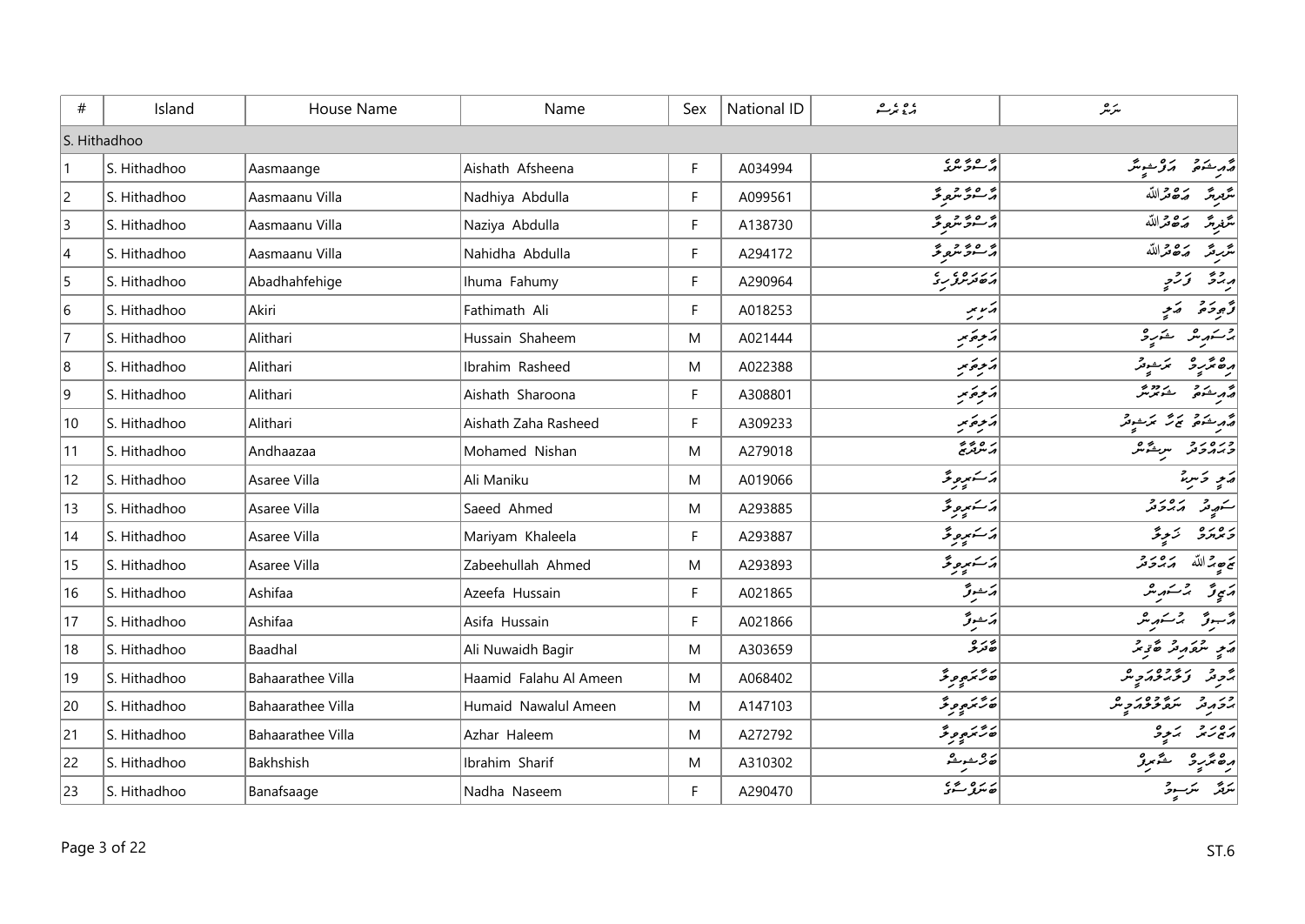| 24 | S. Hithadhoo | <b>Bandhoos Villa</b> | Hassan Mohamed      | M           | A023855 | ر ۵ دو ۵<br>ته مربور شور وگ    | يركبش ويره برو                                         |
|----|--------------|-----------------------|---------------------|-------------|---------|--------------------------------|--------------------------------------------------------|
| 25 | S. Hithadhoo | Basara                | Ali Zubair          | M           | A022362 | ە سەئىر                        | $\begin{bmatrix} 2 & 2 & 3 \\ 2 & 2 & 6 \end{bmatrix}$ |
| 26 | S. Hithadhoo | Basara                | Aishath Sofaa Ali   | F           | A059611 | ەسەئىر                         | وأرشكني الكوا وكمع                                     |
| 27 | S. Hithadhoo | Bashimaage            | Ali Shaheem         | M           | A018274 | ر<br>ت <i>ه م</i> رد د         | ر<br>ماي ما مار ديگر                                   |
| 28 | S. Hithadhoo | Bashimaage            | Abdulla Shameel     | M           | A018340 | ر<br>نه مرد د                  | مَصْغَراللَّه<br>ڪو <sub>ڇ</sub> و                     |
| 29 | S. Hithadhoo | Bashimaage            | Aishath Shahidha    | F           | A290493 | ر<br>ت <i>ه م</i> رد د         | وكرمشكم الشرقر                                         |
| 30 | S. Hithadhoo | Binhimage             | Latheefa Ahmed      | F           | A018227 | ه مرگر دی<br>م                 | تزور متدونر                                            |
| 31 | S. Hithadhoo | Binhimage             | Hawwa Zahira        | F           | A021863 | ه شرر در<br>م                  | برە ئەربۇ                                              |
| 32 | S. Hithadhoo | Binhimage             | Mariyam Sunan       | F           | A272850 | ه شریره د                      | ر ه ر ه<br><del>د</del> بربرگر<br>سەتىرىگر             |
| 33 | S. Hithadhoo | Binhimage             | Abdul Aqdhas Qasim  | M           | A354351 | ه شرر در<br>پر                 | رە دەرەر ەستىر ۋ                                       |
| 34 | S. Hithadhoo | <b>Blue Ocean</b>     | Fathimath Shereen   | F           | A100427 | و دوم در ه<br>حامرو شومگر      | ۇپ <sub>و</sub> رى ئىيرىر                              |
| 35 | S. Hithadhoo | <b>Blue Ocean</b>     | Shamaa Wafir        | F           | A278306 | و دوم<br>حامز پر شہ س          | شەۋەم قەرىمە                                           |
| 36 | S. Hithadhoo | <b>Blue Ocean</b>     | Shamma Wafir        | $\mathsf F$ | A307797 | و دوم<br>ت <i>ھ مح</i> مد شہ س | ستەدى<br>ۇ يەتر                                        |
| 37 | S. Hithadhoo | Boashigasdhoshuge     | Mohamed Naseem      | M           | A033676 | ج پر و پر و ۽<br>ھنري سنگرمري  | ورەرو برب                                              |
| 38 | S. Hithadhoo | Buruneege             | Mohamed Abdulla     | M           | A023750 | ه بر سره<br>ح <i>ا</i> مرسری   | وره رو ده دالله                                        |
| 39 | S. Hithadhoo | Chamange              | Fathimath Mohamed   | F           | A018499 | ىر رە ،<br>كىمى سرى            | توجده وبرورد                                           |
| 40 | S. Hithadhoo | Chamange              | Aishath Zeenath     | F           | A021880 | ى ئەھ                          | ومرشكم وسنم                                            |
| 41 | S. Hithadhoo | Chichandaage          | Asiyath Saeed       | F           | A018242 | ىمە ئەرەپ ي                    | و سورتر سورتر                                          |
| 42 | S. Hithadhoo | Cozy Corner           | Ali Anwar Mohamed   | M           | A018305 | لأمج تنكته                     | ر د ه د د د دره د د<br>په د سروند د برمرد              |
| 43 | S. Hithadhoo | Cozy Corner           | Moosa Aslam Mohamed | M           | A018394 | ە پە ئەتىر                     | دو می بر ۲۵ در ۲۵ در و                                 |
| 44 | S. Hithadhoo | Cozy Corner           | Ihsana Ahmed        | $\mathsf F$ | A164794 | ە يېرىكى ئىكتە<br>ئىستى ئىكتە  | ورمح شمش وكالمرد                                       |
| 45 | S. Hithadhoo | Daisy Fehi            | ABDULLA AZEEZ       | M           | A036231 | ېمې ئ <sup>ې</sup> ر           | بره و الله برسم و                                      |
| 46 | S. Hithadhoo | Daisy Fehi            | Hussain Nazeer      | M           | A043720 | ې<br>ئاسمى تر سر               | رُسكريل الكفريل                                        |
| 47 | S. Hithadhoo | Daisy Fehi            | Hassan Zareer       | M           | A061937 | يې<br>ناسې تر سر               | ىرىكىش ئۈمرىگە                                         |
| 48 | S. Hithadhoo | Daisy Fehi            | Fraath Mohamed      | M           | A156850 | ې<br>ئاسمى ترىر                | و پور ور ور و<br>تو <i>مربر حر ج</i> ر جر              |
| 49 | S. Hithadhoo | Daisy Villa           | Naseera Mohamed     | F           | A078889 | ې<br>نامورځه                   | ش ورەر د                                               |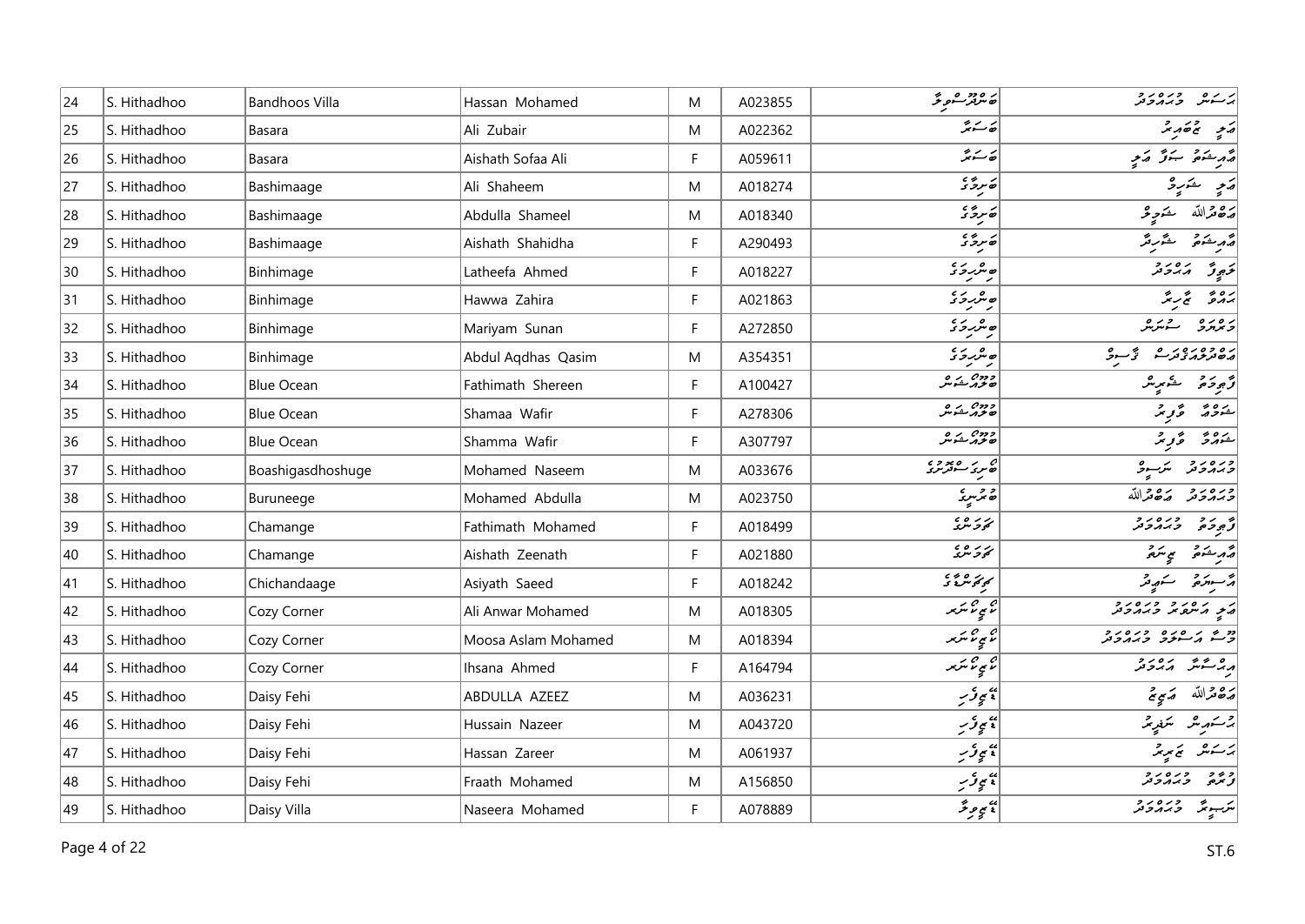| 50 | S. Hithadhoo | Daisy Villa         | Fareeda Muhammad       | F  | A097177 | ۽ سمج حرقحہ                                     | و رو ر د<br><i>د ټ</i> رگر<br>  تۇ ئېرىتىر                                                                                                                                                                                       |
|----|--------------|---------------------|------------------------|----|---------|-------------------------------------------------|----------------------------------------------------------------------------------------------------------------------------------------------------------------------------------------------------------------------------------|
| 51 | S. Hithadhoo | Dhaannaage          | Sheeza Ali             | F. | A018297 | یو ه پوء<br>ترس                                 | الشويج أوكمني                                                                                                                                                                                                                    |
| 52 | S. Hithadhoo | Dhaannaage          | Aminath Ansoodha       | F. | A018298 | پر ۾ پر ۽<br>تر بتر پٿر <sub>تک</sub>           | $\overline{\mathbf{r}^2$<br>ر ه دوم<br>مرکس پیوتر                                                                                                                                                                                |
| 53 | S. Hithadhoo | Dhaannaage          | Afsal Ali              | M  | A161344 | یږ ۵ پر <sup>ج</sup>                            | رە بەق كەير                                                                                                                                                                                                                      |
| 54 | S. Hithadhoo | Dhaannaage          | Aflah Ali              | M  | A290433 | یژه پژو <sup>ر</sup>                            | برە ئەيدى ئەيدى                                                                                                                                                                                                                  |
| 55 | S. Hithadhoo | Dhandialuvige       | Mohamed Irshaad        | M  | A021869 | مَدْسو مَهْ قَرْهِ وَ                           | ورەرو پەرشۇر                                                                                                                                                                                                                     |
| 56 | S. Hithadhoo | Dhethadimaage       | Aishath Shirmeen       | F  | A302333 | ۍ د په په<br>مرحو وگړ                           | و<br>مريض مورد م                                                                                                                                                                                                                 |
| 57 | S. Hithadhoo | Dhethadimaage       | Hawwa Amaany Abdulla   | F  | A302337 | ه د د د د کا                                    | بره و بروسر مردورالله                                                                                                                                                                                                            |
| 58 | S. Hithadhoo | Dhilshaadhuge       | Aishath Mausooma       | F. | A067326 | و و <sup>و و ي</sup>                            | و در دوره<br>مرد شوه کار دو                                                                                                                                                                                                      |
| 59 | S. Hithadhoo | Dhon Dhuburige      | Fathimath Shifa        | F  | A046644 | پر ه و و<br>  تر سرتره مرد                      | قەم ئەقتى ئىسىمىتى ئە                                                                                                                                                                                                            |
| 60 | S. Hithadhoo | Dhon Dhuburige      | Asiyath Rashfa         | F. | A060585 | پر ہ د د د ۔<br>ترسرترے برو                     | د سوره تر شوره<br>م                                                                                                                                                                                                              |
| 61 | S. Hithadhoo | Dhon Dhuburige      | Hawwa Ahmed            | F  | A062777 | پر ه و و د پ<br>  تر سربر ه مړي                 | ره د ده د و                                                                                                                                                                                                                      |
| 62 | S. Hithadhoo | Dhon Dhuburige      | Fathmath Hulwa Khaleel | F  | A104940 | پر ہ و و د<br>ترسرترے بری                       | ة دو وه ديده<br>ازوده روه زود                                                                                                                                                                                                    |
| 63 | S. Hithadhoo | Dhon Dhuburige      | Ahmed Nimaz            | M  | A158973 | پر ه و و د<br>  ترسربره مرد                     | رەرو سەد                                                                                                                                                                                                                         |
| 64 | S. Hithadhoo | Dhon Dhuburige      | Mohamed Athfan Khaleel | M  | A276584 | پر ہ و و و ع<br>ترسرترے برد                     | ورەر دەرە بەر ئېرو                                                                                                                                                                                                               |
| 65 | S. Hithadhoo | Dhonfaiybageechaage | Ibrahim Didi           | M  | A025783 | بر ه ر ه د په په<br>ترسرز و <i>ه د و</i>        | ىر ھەترىر 9 <sub>مو</sub> مر<br>ر                                                                                                                                                                                                |
| 66 | S. Hithadhoo | Dhonfaiybageechaage | Mariyam Isaadha Ismail | F  | A100487 | بر ه ر ه ر په په<br><mark>ترس تر ه ه</mark> کړي | נים הם היה בלי היה היה היה ברי היה ברי היה ברי היה ברי היה ברי היה ברי היה ברי היה ברי היה ברי היה ברי היה ברי<br>היה היה ברי היה ברי היה היה ברי היה ברי היה ברי היה ברי היה ברי היה ברי היה ברי היה ברי היה ברי היה ברי היה בר |
| 67 | S. Hithadhoo | <b>Dhooni</b>       | Maumoon Musthafa       | M  | A039661 | وو<br>تىرىىر                                    | ر و ده ده و دره<br>د در د سربوز                                                                                                                                                                                                  |
| 68 | S. Hithadhoo | Diamond Vaadhee     | Shahida Ahmed          | F  | A010359 | ،<br>، دېر شره ځور                              | شەرەر بەرەر د                                                                                                                                                                                                                    |
| 69 | S. Hithadhoo | East Light          | Aminath Gainoosa       | F  | A018978 |                                                 | أأوسكم وأرش                                                                                                                                                                                                                      |
| 70 | S. Hithadhoo | East Light          | Aroosha Ibrahim        | F  | A293317 | لرمصوره                                         | دە ئەربى<br>بر دو به پی                                                                                                                                                                                                          |
| 71 | S. Hithadhoo | Edhuruge            | Abdulla Fahmy          | M  | A057789 | ے و و ے<br>پر تر پر ی                           | ەھىراللە<br>ورحمي                                                                                                                                                                                                                |
| 72 | S. Hithadhoo | Ek Pool             | Yameen Naseem          | M  | A302350 | ر، ە دو<br>مربو تو م                            | گەچ مىگە ئىكەن ئەسپو                                                                                                                                                                                                             |
| 73 | S. Hithadhoo | <b>Evening Rose</b> | Ahmed Naseem           | M  | A041101 | رە بىر بىرى مى كەن<br>كەنبەر بىرى كەنب          | كەبرو ترىپو                                                                                                                                                                                                                      |
| 74 | S. Hithadhoo | <b>Evening Rose</b> | Aminath Suiza          | F  | A091759 | وومرموموث                                       | ومحر يتمر والمحمد وتح                                                                                                                                                                                                            |
| 75 | S. Hithadhoo | <b>Evening Rose</b> | Ibrahim Sobah          | M  | A308997 | ار و سرمروم مرگ<br>م                            | ە ھەترىرى<br>بەھەترىرى<br>بەھ                                                                                                                                                                                                    |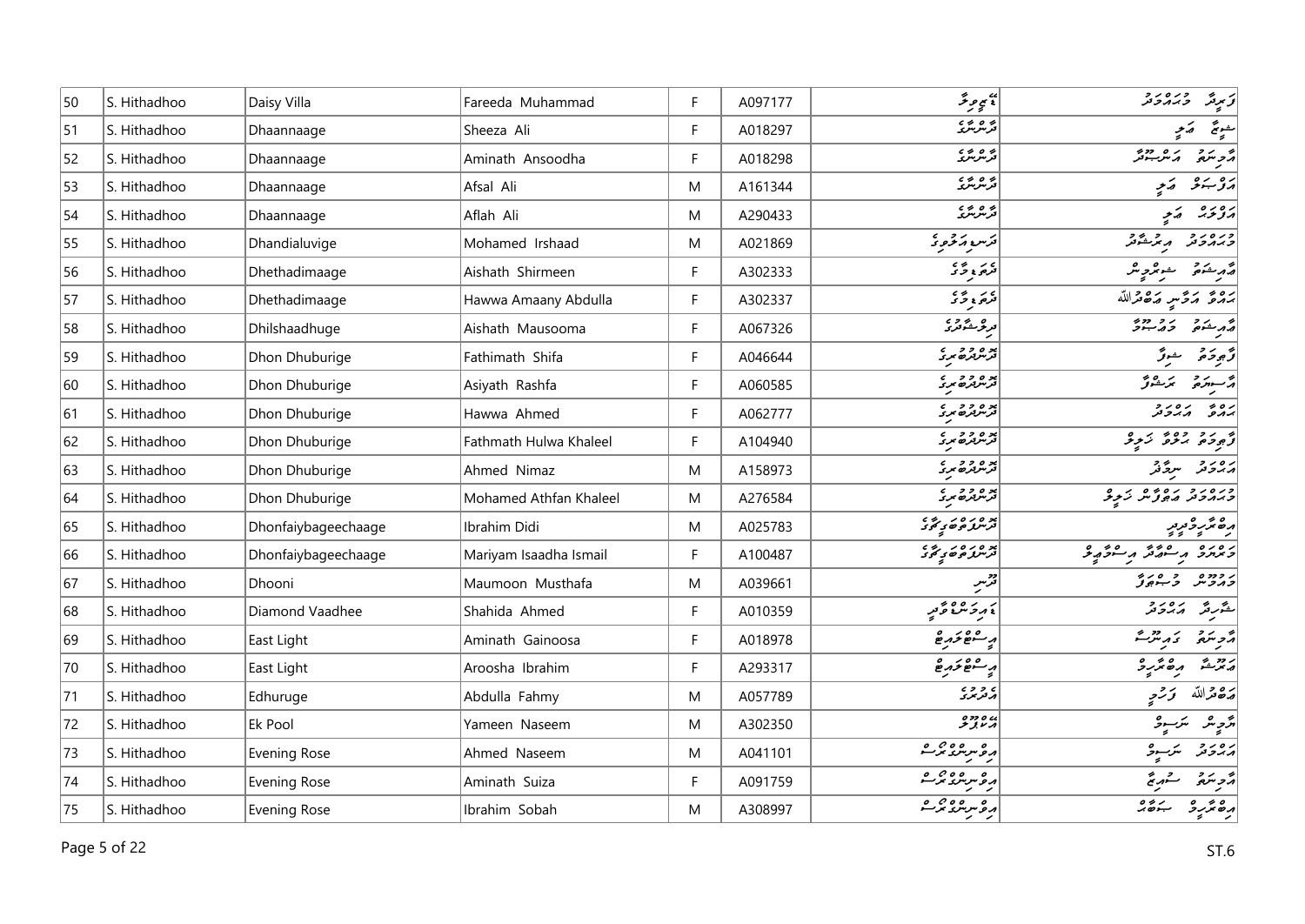| 76  | S. Hithadhoo | Eveseenu         | Mohamed Humam          | M           | A291970 | ئەغەسە يىتىر                      |                                        |
|-----|--------------|------------------|------------------------|-------------|---------|-----------------------------------|----------------------------------------|
| 77  | S. Hithadhoo | Farimaakoanige   | Aishath Liusha         | F           | A113115 | ىز بىردىم بىرى<br>قەبىردىم بىرى   | أقهر شدة وقرشة                         |
| 78  | S. Hithadhoo | Farimaakoanige   | Mariyam Leeza          | F           | A141226 | وسروتناسره                        | د عروره موبع                           |
| 79  | S. Hithadhoo | Farimaakoanige   | Lam-ath Hussain        | F           | A263294 | از برد <sup>ه</sup> برد           | رەرد جەكىرىگە                          |
| 80  | S. Hithadhoo | Farimaakoanige   | Mohamed Mubaah Nasheed | M           | A276555 | وَمِرةَ مْ مِرْ                   | ورەر د دەر ئېشوتر                      |
| 81  | S. Hithadhoo | Farimaakoanige   | Fathimath Nausha       | F           | A290514 | وَمِرةَ مْ مِرْ                   | أزّودَه سَمْتُ                         |
| 82  | S. Hithadhoo | Farimaakoanige   | Hawwa Lubna            | F           | A349456 | وَمَرِدَّرْ مَبْرَ                | ره وه ش                                |
| 83  | S. Hithadhoo | Farivaa          | Aishath Mohamed Didi   | F           | A040334 | ر<br>و <sub>مرم</sub> وً          |                                        |
| 84  | S. Hithadhoo | Farivaa          | Mariyam Mohamed Didi   | F           | A308783 | وً مورٌ                           | גפגם 1923-1937<br>קמחת המחבתתת         |
| 85  | S. Hithadhoo | Feerozuge        | Saifullah Shihab       | M           | A290185 | وپژيځ                             | ستمریح الله سعوته                      |
| 86  | S. Hithadhoo | Fehige           | Mohamed Shiyan Faroog  | M           | A023067 | ئۇر <sub>ى</sub><br>              | وره رو شهره و وده<br>وبردوند شهرش ژیرد |
| 87  | S. Hithadhoo | Feyrumaage       | Shumra Ahmed Shihab    | F           | A293935 | ہ د د د د<br><mark>ز برو د</mark> | وه و ده د و د و د و د                  |
| 88  | S. Hithadhoo | Feyrumaage       | Zumra Ahmed Shihab     | $\mathsf F$ | A293936 | ہ یو یو ی<br> تو بوری ی           | اده د بره برد و در د                   |
| 89  | S. Hithadhoo | Fine Beach       | Fathuhulla Rafeeu      | M           | A019319 | نز مر شر <i>ه گ</i> ر             | ترحرجة الله تتزوير                     |
| 90  | S. Hithadhoo | Finiroalhi       | Azneen Shameem         | M           | A291243 | وسرچمو                            | پر چم سر پر سنگوری کے دیے ک            |
| 91  | S. Hithadhoo | Finiroalhi       | Aishath Afa Shameem    | F           | A291253 | وسرچمو                            | أمار شوم أمائي الشوح                   |
| 92  | S. Hithadhoo | Finiroalhi       | Mariyam Amha Shameem   | $\mathsf F$ | A291256 | وسرچر                             | و مرده روژ ځوړه                        |
| 93  | S. Hithadhoo | Finland          | Thahiyya Ahmed Zubair  | $\mathsf F$ | A046548 | وبترعه وه                         | פגרת הגבת הסגב                         |
| 94  | S. Hithadhoo | Fiyanoomaage     | Aminath Shiuna Shareef | F           | A273839 | ر دوه ،<br>د تر شرچ د             | أأترجم والمرتكز المتورق                |
| 95  | S. Hithadhoo | Fiyanoomaage     | Aminath Ahmed          | $\mathsf F$ | A273841 | ر دور د<br>و مرسرچ د              | أثر شرد بره رد                         |
| 96  | S. Hithadhoo | Fiyanoomaage     | Aishath Ahmed          | $\mathsf F$ | A273842 | ر دوه ،<br>و پرسرچ <sub>ک</sub>   | وكرمشتم وكرور                          |
| 97  | S. Hithadhoo | Fiyanoomaage     | Aishath Aala Hassan    | F           | A273843 | ر دوه ،<br>و پرسرچ <sub>ک</sub>   | ە ئەستىم ئەق ئەسەس                     |
| 98  | S. Hithadhoo | Foniluboage      | Aishath Rasheeda       | F           | A156603 | بد روم ،<br>توسرپر <i>ه</i> د     | أقهر مشكاة المتمر الموافد              |
| 99  | S. Hithadhoo | Fotheesia        | Aishath Sany Jamal     | F           | A099295 | تو <sub>ھو</sub> سىزەگر           | و المستحق المستحق المستحدة             |
| 100 | S. Hithadhoo | Fragrance        | Nawa Ahmed Nazeer      | F.          | A292412 | ه ، ه ، ه <u>و ه</u>              | برو برورد بره بر                       |
| 101 | S. Hithadhoo | Gadhakoalhimaage | Fathimath Saeeda       | $\mathsf F$ | A021617 | ئەنزەر ئەي                        | أُدْجِرَةً سَنَ يَدْ                   |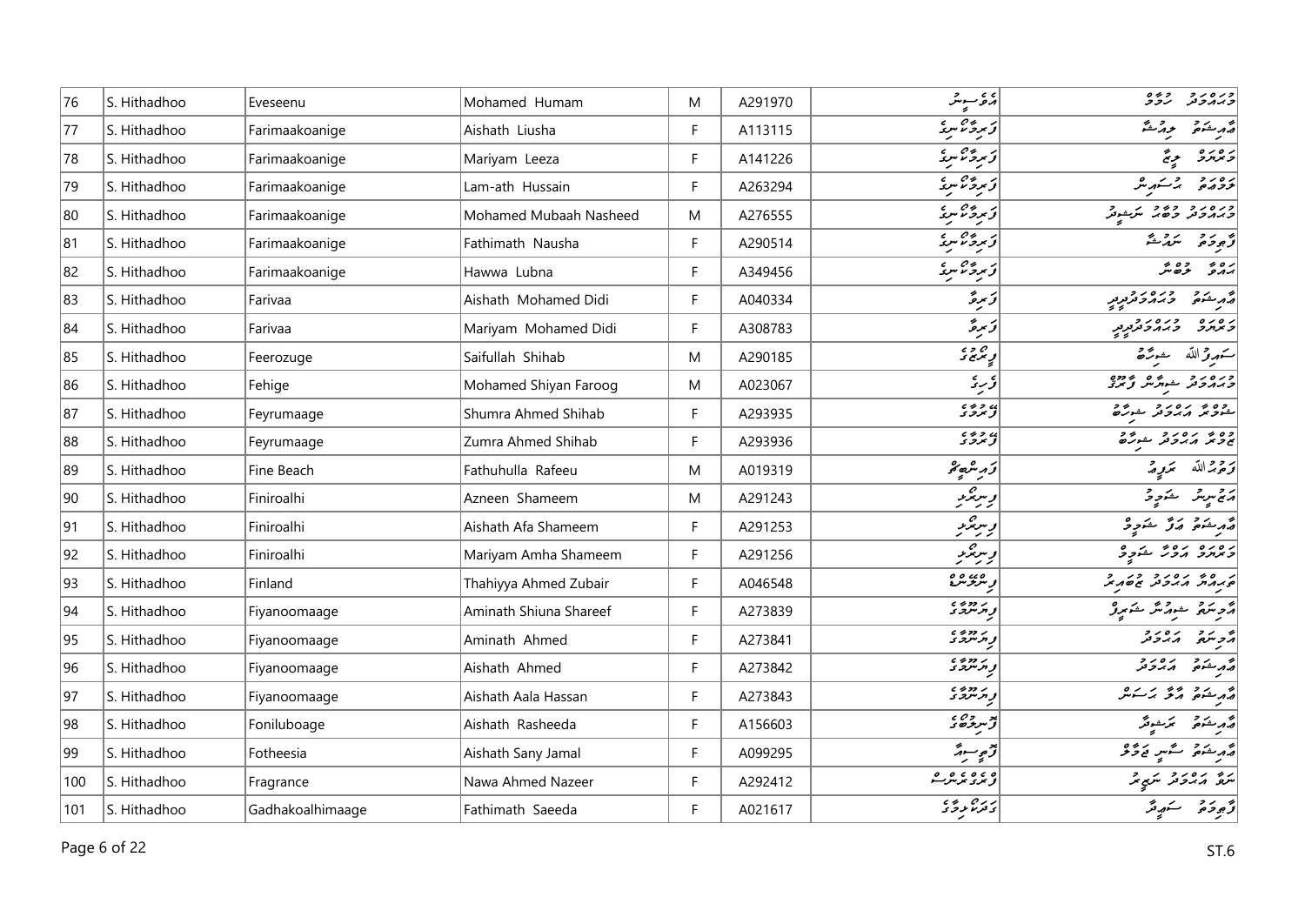| 102 | S. Hithadhoo | Giulhilaashimaage | Abdulla Saeed          | M           | A112677 | ى <sub>د</sub> ە ئىرقىرىدى<br>ئ                        | أرة مرالله كورمر                                                                                                                                                                                                                 |
|-----|--------------|-------------------|------------------------|-------------|---------|--------------------------------------------------------|----------------------------------------------------------------------------------------------------------------------------------------------------------------------------------------------------------------------------------|
| 103 | S. Hithadhoo | Goarange          | Aminath Die            | F           | A147292 | ہ پر ہ<br>ئ                                            | ا پ <sup>و</sup> په سرچو مرب <sup>ع</sup>                                                                                                                                                                                        |
| 104 | S. Hithadhoo | Goarange          | Ahmed Azmeen           | M           | A303661 | ہ پر ہ<br>ئ                                            |                                                                                                                                                                                                                                  |
| 105 | S. Hithadhoo | Gomashige         | Wakeela Jameel         | F           | A037011 | پور م<br>  ئ تر مر ي                                   | ۇرۇ ئەچ                                                                                                                                                                                                                          |
| 106 | S. Hithadhoo | Gray Light        | Samiya Hassan          | F           | A068329 | ه پر پر ه<br>  د تر ترم ه                              | لتورث ركائش                                                                                                                                                                                                                      |
| 107 | S. Hithadhoo | Gulalaage         | Hawwa Dhiye            | F           | A080142 | و ه ر پر پر<br><sub>م</sub> حر <i>پر</i> پر            | پروڅوربر                                                                                                                                                                                                                         |
| 108 | S. Hithadhoo | Gulalaage         | Mohamed Afshan         | M           | A146547 | و ه بر پر پر<br>پر محرکو پر                            | ورەرو رەئىيە                                                                                                                                                                                                                     |
| 109 | S. Hithadhoo | Gulchabeyleege    | Ibrahim Musthageem     | M           | A018212 | وه ري د<br>د نوکوه نو د                                |                                                                                                                                                                                                                                  |
| 110 | S. Hithadhoo | Gulchabeyleege    | Najma Ibrahim          | F           | A049660 | د ه پرې <sub>د</sub> ،                                 | پره پچ<br>برە ئۆرۈ                                                                                                                                                                                                               |
| 111 | S. Hithadhoo | Gulchabeyleege    | Harisath Ibrahim       | F           | A059389 | د ه بر بر<br>  د نژنمون م <sub>و</sub> ر               | ە ھەترىر 2<br>برھىترىر 2<br>ر<br>بر مرځ و                                                                                                                                                                                        |
| 112 | S. Hithadhoo | Gulchabeyleege    | Mohamed Anwar          | M           | A068312 | و <i>وړي پ</i><br>د <del>ژ</del> نمونو پ               | بر 2 مر 2<br>مرسومر<br>و ر ه ر د<br>تر پر ژ تر                                                                                                                                                                                   |
| 113 | S. Hithadhoo | Gulchabeyleege    | Azeenath Ibrahim       | F           | A080289 | د ه رب <sub>ه</sub> د پ<br>  د نژنمون م <sub>و</sub> ر | ە ھەترىر 3<br>ر سمبر مرد<br>مرسمبر                                                                                                                                                                                               |
| 114 | S. Hithadhoo | Gulchabeyleege    | Zulaikha Ibrahim       | F           | A090148 | و <i>وړي پ</i><br>د <del>ژ</del> نمونو پ               | ە ھېڭرىرى<br>بر ھېڭرىرى<br>چ ئخر <i>م</i> ر ش                                                                                                                                                                                    |
| 115 | S. Hithadhoo | Gulchabeyleege    | Ahmed Satheer          | M           | A272801 | و <i>وړي پ</i><br>د <del>ژ</del> نمونو پ               | رەر ئەمەر                                                                                                                                                                                                                        |
| 116 | S. Hithadhoo | Gulchabeyleege    | Aishath Sama Nazeer    | $\mathsf F$ | A272804 | د ور» د ،<br>د ژگ <sub>و</sub> ن پر ،                  | قەرشىق سىق ئىرىپەتم                                                                                                                                                                                                              |
| 117 | S. Hithadhoo | Guleyseem         | Aminath Maahy Abbas    | F           | A303668 | د پوسه و<br>  د غرسوژ                                  | הכית בין הרשים                                                                                                                                                                                                                   |
| 118 | S. Hithadhoo | Guleyseem         | Aishath Waasy Abbas    | F           | A355297 | دي.<br>د توسيوژ                                        | أثار شمي أو المركب المستوجب المستوجب المستوجب                                                                                                                                                                                    |
| 119 | S. Hithadhoo | Gumreege          | Masood Moosa           | M           | A018220 | و ه مړي<br>  د ح مړي                                   | د معدد در م                                                                                                                                                                                                                      |
| 120 | S. Hithadhoo | Gumreege          | Ahmed Moosa            | M           | A102741 | و ه<br>د و مړی                                         | ړه ده ده ش                                                                                                                                                                                                                       |
| 121 | S. Hithadhoo | Hazaaru Vaadhee   | Hassan Najmee          | M           | A024475 | ئەنج ترەڭ مېر                                          | رسم سرد ديد بر مرد بر مردم بر بر استفاد بر بر استفاد بر بر استفاد بر بر استفاد بر استفاد بر بر استفاد بر استفا<br>مردم بر استفاد بر استفاد بر استفاد بر استفاد بر استفاد بر استفاد بر استفاد بر استفاد بر استفاد بر استفاد بر اس |
| 122 | S. Hithadhoo | Hirudhumaage      | Shafeenaz Mohamed      | F           | A023587 | ر و و د و<br>ر برترو د                                 | أشور شرح وبره داد                                                                                                                                                                                                                |
| 123 | S. Hithadhoo | Holhiraalhuge     | Aishath Zaha Shafeeq   | F           | A342239 | بو په ده د<br>کشو پژور                                 | و مشرح بن شرور                                                                                                                                                                                                                   |
| 124 | S. Hithadhoo | Hudhufaiypilaage  | Ibrahim Khalid Abdulla | M           | A001026 | د وړه و څه                                             | رەممە ئەرەر مەمداللە                                                                                                                                                                                                             |
| 125 | S. Hithadhoo | Hudhufaiypilaage  | Fareeda Abdulla Didi   | F           | A026279 | ر وره و څه <sup>د</sup>                                | ترسيقر برة قراللّه ويعرِ                                                                                                                                                                                                         |
| 126 | S. Hithadhoo | Hudhufaiypilaage  | Mohamed Rifau Ibrahim  | M           | A052233 | ژوره و څه                                              | כנסנב תצב תסתנב                                                                                                                                                                                                                  |
| 127 | S. Hithadhoo | Hudhufaiypilaage  | Ahmed Azleem Ibrahim   | M           | A063900 | د وړه و پخه د                                          | גפנק גם כל תסתיכ                                                                                                                                                                                                                 |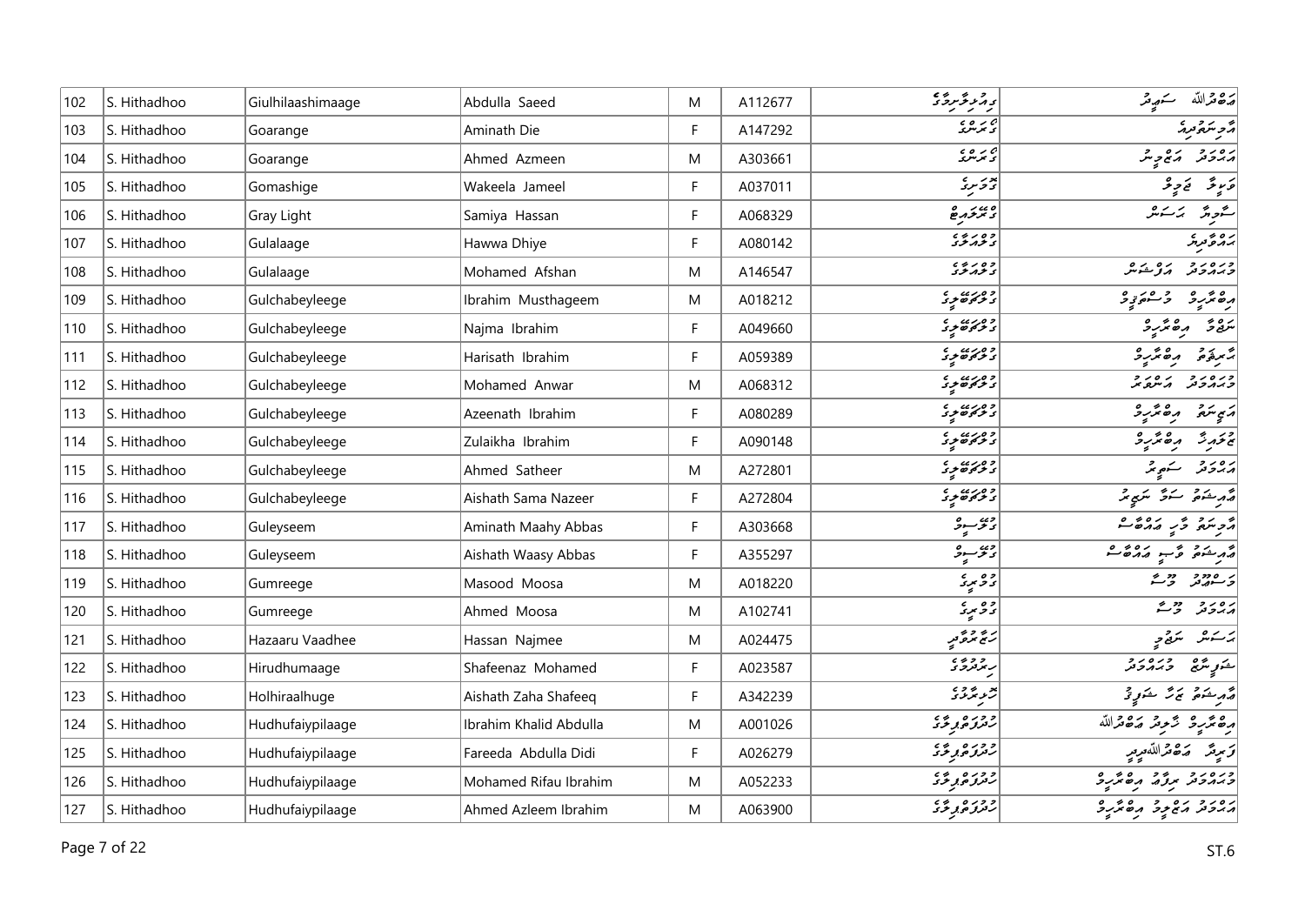| 128 | S. Hithadhoo | Hudhufaiypilaage | Abdulla Saudan Ibrahim    | M           | A100730 | د وړه و ځه                       | رە داللە سەر ئىر مەھ ئىر د                 |
|-----|--------------|------------------|---------------------------|-------------|---------|----------------------------------|--------------------------------------------|
| 129 | S. Hithadhoo | Hudhufaiypilaage | Ali Bassam Ibrahim        | M           | A146362 | و وره و پ <sup>ه پ</sup>         |                                            |
| 130 | S. Hithadhoo | Inaayaage        | Hassan Didi               | M           | A048772 | ەر شەيرى                         | ئەسە ئىگە بولىيە<br>مەسىر                  |
| 131 | S. Hithadhoo | Ithubaaru        | Ahmed Fazleen             | M           | A020617 | כני<br>קיפס <sub>א</sub>         | رەرد زەير                                  |
| 132 | S. Hithadhoo | Ithubaaru        | Mohamed Fazeel            | M           | A131556 | اردەند                           | ورەرو تەسوۋ                                |
| 133 | S. Hithadhoo | Jabroalge        | Ahmed Nihad               | M           | A290551 |                                  | ره ر و به و<br>پرېدونر سربرنتر             |
| 134 | S. Hithadhoo | Kaly             | Mohamed Imthinan Musthafa | M           | A290251 | مأمج                             |                                            |
| 135 | S. Hithadhoo | Kaneeruge        | Ahmed Azim                | M           | A018321 |                                  | גפגב בבי                                   |
| 136 | S. Hithadhoo | Kaneeruge        | Shaffa Ibrahim            | F.          | A300447 | ر<br>ما سرچري                    | شەھەتى<br>برە ئۆرۈ                         |
| 137 | S. Hithadhoo | Kanzudhoshuge    | Harisath Hussain          | F           | A153458 | ر ۵ ویو و c<br>را سرج قرمری      | ترىر ئەسىر شەر                             |
| 138 | S. Hithadhoo | Kashifashuvige   | Ally Ahmed                | M           | A011777 | ئەبرى <i>قرى</i> رى<br>سىرىقرىرى | أتمام بره برور                             |
| 139 | S. Hithadhoo | Kashifashuvige   | Hassan Didi               | M           | A018652 | ئەس <i>رى ترە</i> پچ             | ئەسەمىھە يەرى <i>ر</i>                     |
| 140 | S. Hithadhoo | Kashifashuvige   | Mariyam Safiyya           | $\mathsf F$ | A019083 | ئەس <i>رى ترە</i> بچ             | رەرە بەرەپ                                 |
| 141 | S. Hithadhoo | Kashifashuvige   | Mariyam Soniya            | F           | A019100 | ئەس <i>رى ترە</i> پچ             | ے سرگر<br>ر ه ر ه<br><del>د</del> بربرگ    |
| 142 | S. Hithadhoo | Kashifashuvige   | Aishath Latheefa          | F           | A019190 | ئەس <i>رى ترە</i> پچ             | مەر شەر ئىبور                              |
| 143 | S. Hithadhoo | Kashifashuvige   | Mohamed Lathyf            | M           | A023675 | ئەس <i>رۇ ترە</i> پچ             | ورەر دېرو                                  |
| 144 | S. Hithadhoo | Kashifashuvige   | Fathimath Yusra           | F.          | A100328 | ئەس <i>رى ترە</i> بچ             | و و ده در در در                            |
| 145 | S. Hithadhoo | Kashifashuvige   | Hawwa Yania Hassan Didi   | F           | A352120 | ئەس <i>رۇ ترە</i> پچ             | برەۋ مەسھ ئەسكىرىد                         |
| 146 | S. Hithadhoo | Koahee Nooru     | Mohamed Ali               | M           | A076476 | ە<br>ئەربىرىر                    | ورەرو كەي                                  |
| 147 | S. Hithadhoo | Koahee Nooru     | Shizna Ali                | F           | A157033 | م پەيىرىر<br>ئىس سىرىمە          | شوچ مگر کرکمی                              |
| 148 | S. Hithadhoo | Koka             | Fathimath Thooba Ibrahim  | $\mathsf F$ | A290582 | $z\overline{z}$                  | 3 10 100 000 000                           |
| 149 | S. Hithadhoo | Kothanmaage      | Hawwa Zubair              | F           | A018526 | پر ره و د<br>مړمونو د            | 3,000                                      |
| 150 | S. Hithadhoo | Kothanmaage      | Mansoor Zubair            | M           | A055064 | پر ره و د<br>مړمونو د            | נים בכביר בין בי<br>המיניו-מיניו מים מיניו |
| 151 | S. Hithadhoo | Kothanmaage      | Imdad Zubair              | M           | A059127 | بر ره و د ،<br>ما موسرچ د        | הכננג המהיל                                |
| 152 | S. Hithadhoo | Kothanmaage      | Khadeeja Zubair           | F           | A063538 | پر ره و د<br>مړمونو د            | كترقح مخ مكر                               |
| 153 | S. Hithadhoo | Kudhuhithige     | Raunaq Mohamed            | M           | A304056 | ر و در<br>  ما قرر هو د          | ر و رو وره رو<br>بردس تر جرمان             |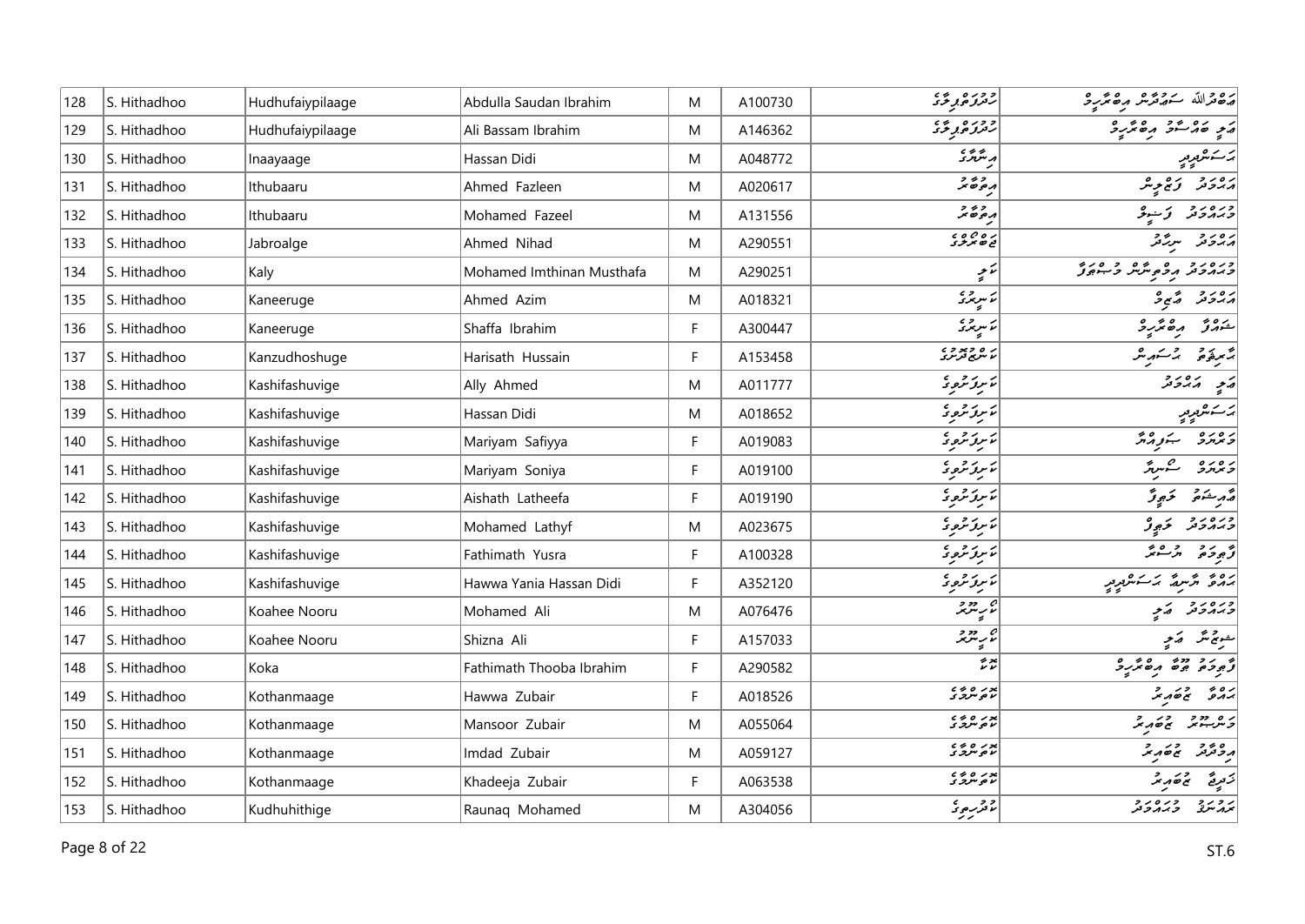| 154 | S. Hithadhoo | Kulhibalaage | Mohamed Junaid         | M           | A103181 | د پر د پر<br>  ما موضوی        | 2010 - 2010<br>2010 - 2010 - 2010                                                                                                                                                                                                |
|-----|--------------|--------------|------------------------|-------------|---------|--------------------------------|----------------------------------------------------------------------------------------------------------------------------------------------------------------------------------------------------------------------------------|
| 155 | S. Hithadhoo | Kulhibalaage | Ibrahim Jihar          | M           | A293341 | د د پرې<br>باره <del>و</del> ر | رەپرىر يېرىر                                                                                                                                                                                                                     |
| 156 | S. Hithadhoo | Laas Palamas | Mohamed Ahzam Abdulla  | M           | A303003 | ۇ سەبەر ئەر سە                 | ورەرو رورە رەھرالله                                                                                                                                                                                                              |
| 157 | S. Hithadhoo | Lhareethige  | Ramzy Shareef          | M           | A018439 | نز مړه د<br>  نو سره           | بَرَدْمٍ ۖ شَمَرٍرٌ                                                                                                                                                                                                              |
| 158 | S. Hithadhoo | Lhareethige  | Mohamed Rasheed        | M           | A022834 | ر<br>ئۈمىرە ئ                  | ورەرو كرشوتر                                                                                                                                                                                                                     |
| 159 | S. Hithadhoo | Lhareethige  | Mohamed Rasheed        | M           | A063030 | <br>  تذسير حر <sup>ى</sup>    | ورەرو كەشپەر                                                                                                                                                                                                                     |
| 160 | S. Hithadhoo | Lilymaage    | Mohamed Abdulla        | M           | A026158 | ووڈء                           | وره رو ده دالله                                                                                                                                                                                                                  |
| 161 | S. Hithadhoo | Lilymaage    | Hawwa Abdullah         | F           | A032201 | وودٌى<br>روژ                   | بروء رووالله                                                                                                                                                                                                                     |
| 162 | S. Hithadhoo | Lilymaage    | Naseera Abdulla        | F.          | A032231 | ووڈء                           | سَرَ-جِسَدَ صَـ20مَرْاللّه                                                                                                                                                                                                       |
| 163 | S. Hithadhoo | Lilymaage    | Khadheeja Abdulla Didi | F           | A032256 | ووژگی<br>رئی                   | ترمريحٌ   صَرْحُ مِرْ اللّهِ مِرْمَرِ                                                                                                                                                                                            |
| 164 | S. Hithadhoo | Lilymaage    | Aminath Shifau Naseem  | F           | A146211 | و و د ؟<br>  ر ء               | أأو أرو الموادة الأرادة                                                                                                                                                                                                          |
| 165 | S. Hithadhoo | Lilymaage    | Aishath Abdulla        | F           | A291213 | و و د ؟<br>  ر و               | مُدشَقِ مَصْقَرَاللّه                                                                                                                                                                                                            |
| 166 | S. Hithadhoo | Maafiya      | Sithara Hussain        | $\mathsf F$ | A080087 | ء زېر<br> خ <sup>ر</sup> بر    | سوەلىر بر مىكرىش                                                                                                                                                                                                                 |
| 167 | S. Hithadhoo | Maafiya      | Nishan Fahmy           | M           | A100414 | څ پو پر                        | سريشش وكرمي                                                                                                                                                                                                                      |
| 168 | S. Hithadhoo | Maafiya      | Qismath Fahmy          | F           | A323839 | څ پو پر                        | توسع فرقم وكرمي                                                                                                                                                                                                                  |
| 169 | S. Hithadhoo | Maafiya      | Bassam Fahmy           | M           | A323840 | ۇ <sub>ئوب</sub> رَ            | 5.33300                                                                                                                                                                                                                          |
| 170 | S. Hithadhoo | Maathila     | Mariyam Mohamed        | F.          | A013036 | قرموځه                         | נסנס כנסנכ<br>כ <i>אתכ כג</i> וכנ                                                                                                                                                                                                |
| 171 | S. Hithadhoo | Maathila     | Rashidha Ahmed         | $\mathsf F$ | A303332 | قرموځه                         | ر<br>برگسونر کاربرونر                                                                                                                                                                                                            |
| 172 | S. Hithadhoo | Maathila     | Ibrahim Arushad        | M           | A303334 | رشمو محر                       | ת ביציב היציבית                                                                                                                                                                                                                  |
| 173 | S. Hithadhoo | Maathila     | Rushdhan Ahmed         | M           | A365356 | قرموځه                         | و ه ده و بره برو<br>برخوترس مربروتر                                                                                                                                                                                              |
| 174 | S. Hithadhoo | Madhoshige   | Ali Fahmy              | M           | A027594 | ریو ر <sub>ی</sub>             | أة يحتمد وترحيب                                                                                                                                                                                                                  |
| 175 | S. Hithadhoo | Madhoshige   | Mohamed Fahumy         | M           | A077017 | ر بو<br>  <del>د</del> تر برد  | ورەرو روپ                                                                                                                                                                                                                        |
| 176 | S. Hithadhoo | Madhoshige   | Naresh                 | M           | A290318 | ئەقترىرىگە                     | سرتيزيشه                                                                                                                                                                                                                         |
| 177 | S. Hithadhoo | Maifaru      | Ibrahim Mohamed Didi   | M           | A100203 | ئەرىرىمە                       | ر د د ه د و و و و د کلیکنده استان کار د کلیکن استان کردن در استان کار در استان کار در استان کار در استان کار د<br>کلیکن کار کلیکن کار کلیکن کار کلیکن کار کلیکن کار در استان کار در استان کار کلیکن کار کلیکن کار برابر برابر کل |
| 178 | S. Hithadhoo | Maifaru      | Aishath Mohamed Didi   | F.          | A150265 | دَ مِروَ تَدُ                  |                                                                                                                                                                                                                                  |
| 179 | S. Hithadhoo | Maifaru      | Aminath Mohamed Didi   | F           | A308451 | ئەرىرىمە                       | ر<br>1. 1993 - 1993 1999 1999                                                                                                                                                                                                    |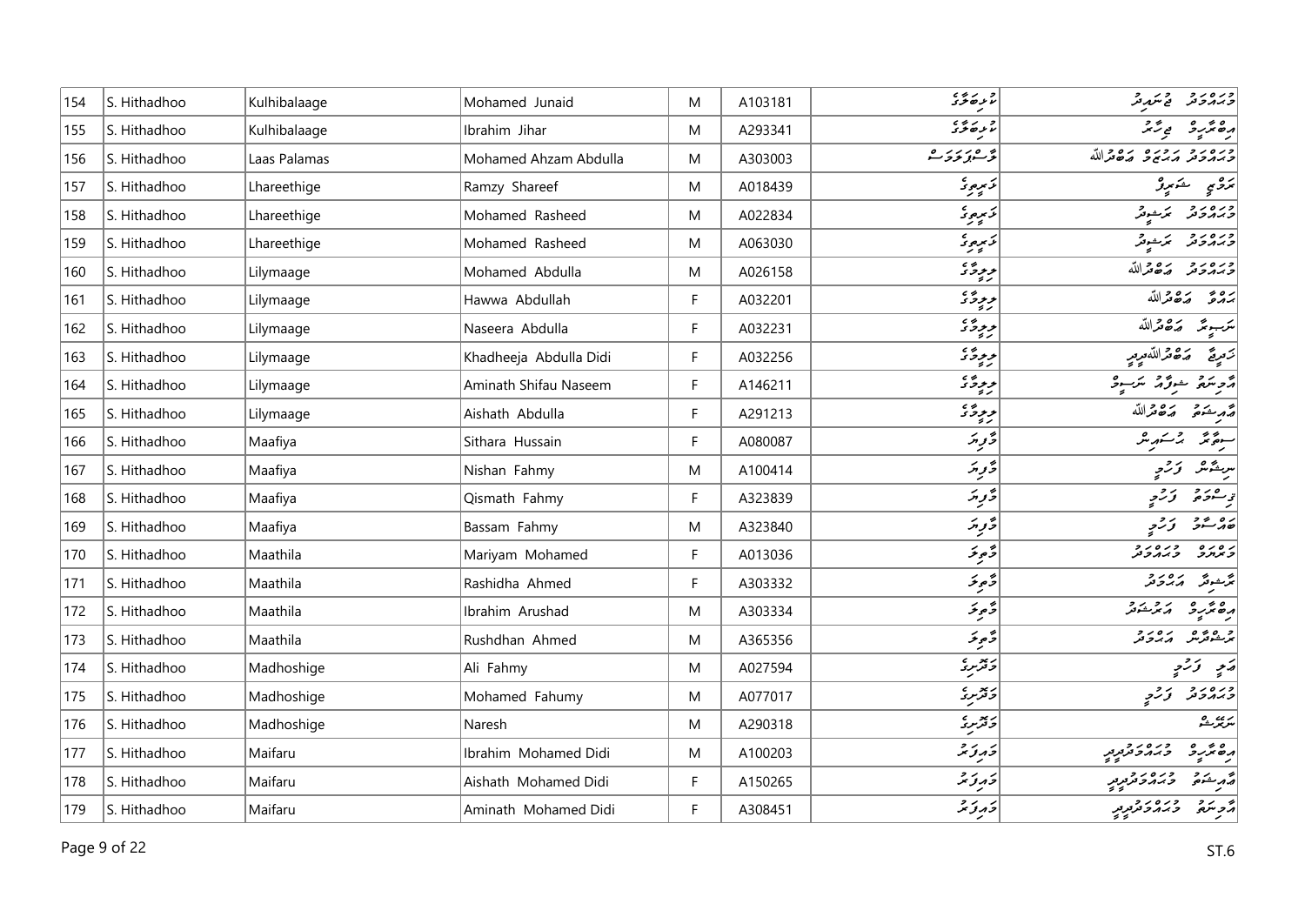| 180 | S. Hithadhoo | Maifaru         | Ahmed Mohamed Didi     | M           | A308452 | لخەرىپى                                   | ر و د و د و د و د ورود د                                                                         |
|-----|--------------|-----------------|------------------------|-------------|---------|-------------------------------------------|--------------------------------------------------------------------------------------------------|
| 181 | S. Hithadhoo | Majeedheege     | Fathimath Didi         | F           | A019567 | ر<br>5 يو تورگر                           | ا توج و تحر مر<br>الحرار الحرار الحرار                                                           |
| 182 | S. Hithadhoo | Majeedheege     | Moosa Hoodh Ibrahim    | M           | A276838 | <br>  تو موړي<br>                         | $\begin{array}{c} 0 & 0 & 0 & 0 \\ 0 & 0 & 0 & 0 \\ 0 & -1 & 0 & 0 \\ 0 & 0 & 0 & 0 \end{array}$ |
| 183 | S. Hithadhoo | Majeedheege     | Adam Looth Ibrahim     | M           | A291251 | <br> خرمچ تور <sup>ی</sup>                |                                                                                                  |
| 184 | S. Hithadhoo | Manaahil        | Ali Shiman Mohamed     | M           | A166589 | ئەنئەر بۇ                                 | د د شود وره د د                                                                                  |
| 185 | S. Hithadhoo | Marvelous       | Latheefa Ahmed         | F           | A019013 | ۇ برەي ھ<br>ق                             | كجموتى مكارد                                                                                     |
| 186 | S. Hithadhoo | Marvelous       | Mohamed Anas Hassan    | M           | A357019 | ۇ برەي ھ<br>ق                             | ورەرو رىرے رىك                                                                                   |
| 187 | S. Hithadhoo | Mathivahge      | Zahira Abdulla         | F           | A018438 | ر ده ده<br>د موم در                       | تج ستمر محدث الله                                                                                |
| 188 | S. Hithadhoo | Mathivahge      | Hassan Haleem          | M           | A084998 | ئەمرەرى                                   | زىكى ئەرە                                                                                        |
| 189 | S. Hithadhoo | Mathivahge      | Aishath Shammau        | F           | A276562 | ر مره ،<br><del>د</del> م <sub>و</sub> مړ | أقرم شوح مشوره وحر                                                                               |
| 190 | S. Hithadhoo | Mathivahge      | Ahmed Nashid           | M           | A290611 | ر ده ،<br>د د د د                         | رەرو شەد                                                                                         |
| 191 | S. Hithadhoo | Mathivahge      | Ahmed Haisham          | M           | A290613 | ر مره ،<br><del>د</del> مومړ              | رەرو ئەيدۇ                                                                                       |
| 192 | S. Hithadhoo | Mathivahge      | Ibrahim Humaidh        | M           | A290616 | ر مره ،<br>د موغه د                       | ת ביציב הבתיק                                                                                    |
| 193 | S. Hithadhoo | Mathivahge      | Aminath Hanaan Mohamed | F.          | A290619 | ر مره ،<br><del>د</del> م <sub>و</sub> مړ | י גב גודם בגם בירי<br>הכיתם הייתיות בההכת                                                        |
| 194 | S. Hithadhoo | Mathivahge      | Mariyam Hamna Ibrahim  | F           | A290620 | ر ده ،<br>د م <sub>و</sub> مړي            | קסקס קסות תסוקקפ                                                                                 |
| 195 | S. Hithadhoo | Mendhooge       | Fathimath Zahira       | $\mathsf F$ | A018687 | ړ و دو ړ<br>تر مرکزي                      | و و ده پخ به                                                                                     |
| 196 | S. Hithadhoo | Mendhooge       | Aishath Sifwath Ahmed  | F.          | A293351 | ے دو دو ے<br>تر سربری                     | و مشهور سوره و دره در د                                                                          |
| 197 | S. Hithadhoo | Meridaa         | Mariyam Shizleena      | F           | A292046 | ترىر ئېچ                                  | دەرە ھەنگە يەر                                                                                   |
| 198 | S. Hithadhoo | Meybiskadhuruge | Aishath Shafia         | F           | A018244 | ن<br>د ه سوما تربو د                      | شگورگ<br>لمجمر يشكوهم                                                                            |
| 199 | S. Hithadhoo | Meybiskadhuruge | Mohamed Rafeeq         | M           | A023933 | ن<br> ت <i>ی جا سوما فریوی</i>            | و ر ه ر د<br>تر پر تر تر<br>ىروچ                                                                 |
| 200 | S. Hithadhoo | Meybiskadhuruge | Fathimath Sheereen     | $\mathsf F$ | A099068 | ان<br>  تخری سور تو و ح<br>               | شومریگر<br><u>گ</u> گ<br>قرموحرم                                                                 |
| 201 | S. Hithadhoo | Minaa Palace    | Abdulla Munajjimu      | M           | A293007 | <sub>ج</sub> ېترو ځر شه                   | و پره په د<br>تر شمه يې تر<br><mark>بر22</mark> مرالله                                           |
| 202 | S. Hithadhoo | Moosal          | Aishath Sadiga         | $\mathsf F$ | A021600 | در مەھ                                    | وكمرشكوكم ستكفرتم                                                                                |
| 203 | S. Hithadhoo | Moosal          | Abdul Ahadh Haneef     | M           | A278361 | در مەھ                                    | גם כסגנב הבית                                                                                    |
| 204 | S. Hithadhoo | Naaroaz         | Ahmed Shinaan          | M           | A308088 | پرم ہ<br>سرچر                             | رەرو ھەشرىر<br>مەردىر ھەشرىر                                                                     |
| 205 | S. Hithadhoo | Naseemee Manzil | Moomina Naseem         | F           | A049775 | ا <sub>مكەسوچ</sub> ە ئەھمىي قە           | وأروش لترسو                                                                                      |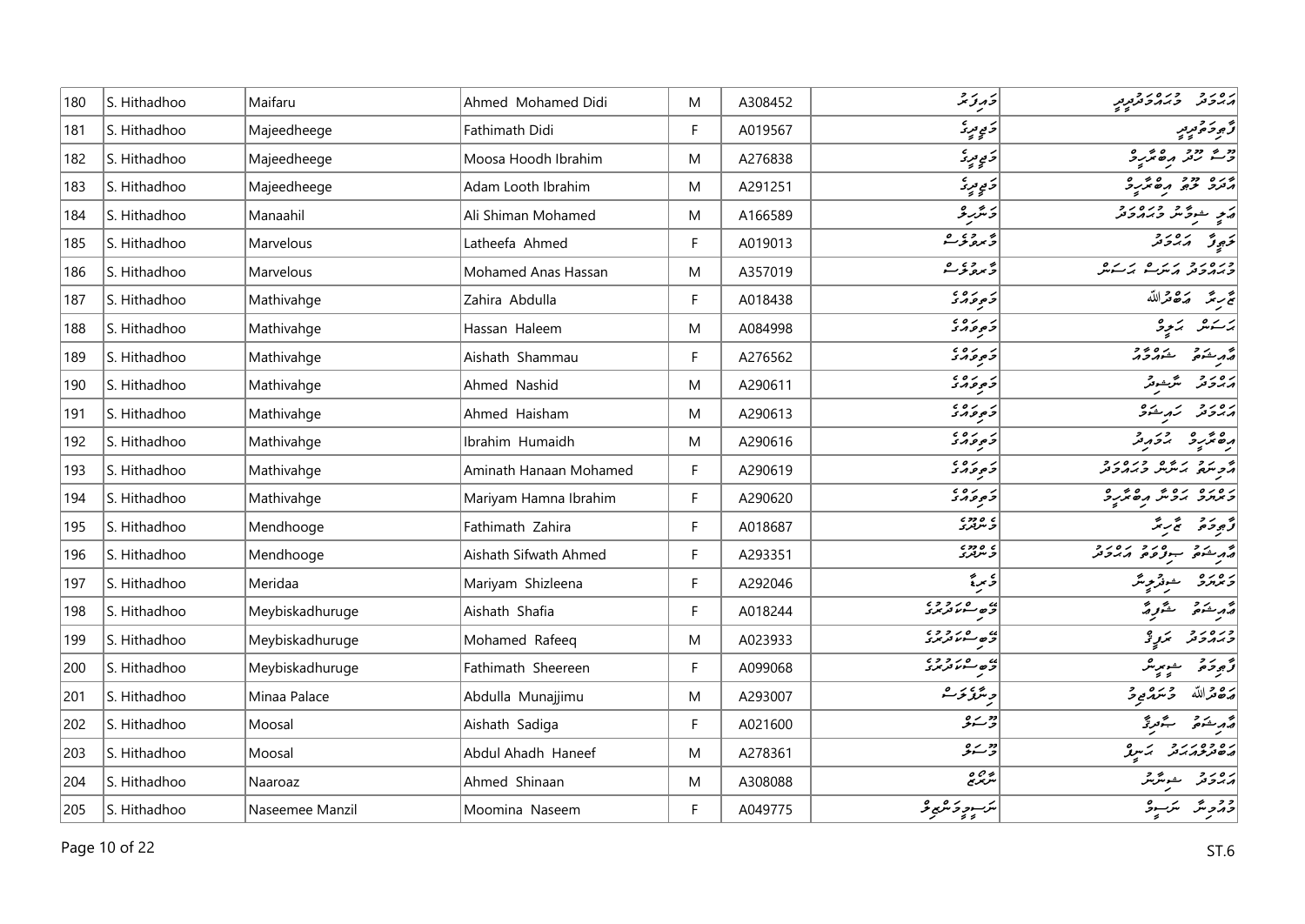| 206 | S. Hithadhoo | Nasheedheege        | Nahida Ahmed             | F  | A072896 | مگرشوتور <sup>ي</sup><br>پخ پخ       | أنثر برقد ورو                                |
|-----|--------------|---------------------|--------------------------|----|---------|--------------------------------------|----------------------------------------------|
| 207 | S. Hithadhoo | Nasheedheege        | Fathimath Shizna Ibrahim | F. | A113850 | سکرشوتورگر<br>پخچ                    | ה<br>הקבת ביצית תפילת                        |
| 208 | S. Hithadhoo | Nayaa Nooru         | Aishath Naaz Fathuhy     | F. | A293811 | ىر ئە دو د                           | و ديدو چې ده.<br>د مشوه شي وه                |
| 209 | S. Hithadhoo | Nedhunge            | Mariyam Shiuna           | F. | A040871 | ء ج ۾<br>سربرسري                     | رەرە خەرش                                    |
| 210 | S. Hithadhoo | Nemooan             | Nasmath Abdulla          | F  | A276993 | سردكر                                | ترعره روقه الله                              |
| 211 | S. Hithadhoo | New Life            | Aminath Ameena           | F  | A010199 | ببره ځه بر                           | أأروبتكم أأروبتر                             |
| 212 | S. Hithadhoo | New Life            | Ahmed Ishaq              | M  | A026719 | سره ځه و                             | رەرد مەدد                                    |
| 213 | S. Hithadhoo | New Life            | Aishath Mohamed          | F  | A104851 | ببره ځه بر                           | أورشني ورورو                                 |
| 214 | S. Hithadhoo | New Life            | Hawwa Zahira             | F  | A125164 | سره ځرمر ژ                           | بروته بجربته                                 |
| 215 | S. Hithadhoo | New Life            | Mariyam Didi             | F. | A131649 | سره ځه د                             | ر ه ر ه دور<br>د بربرد د په                  |
| 216 | S. Hithadhoo | Niadhurugasdhoshuge | Jinah Mohamed            | M  | A272123 | ر و و ر ۔ ه پر و ،<br>سمدندیری سونرس | بي من 10,0 م<br>من من 10,0 من                |
| 217 | S. Hithadhoo | Night Star          | Mariyam Faiz             | F  | A026289 | سكر هح سكنج مر                       | دەرە ئەرە                                    |
| 218 | S. Hithadhoo | Night Star          | Mohamed Ali Didi         | M  | A026455 | يئد ۾ شوءَ پر                        | ورەرد<br><i>دېرم</i> وتر ك <i>ې</i> ربربر    |
| 219 | S. Hithadhoo | Night Star          | Nazima Mohamed           | F  | A070065 | الترم عصفي                           | لشمو <del>ته وره دو</del>                    |
| 220 | S. Hithadhoo | Night Star          | Nashida Mohamed          | F. | A074657 | التدء شقع                            | ش دره دره<br>شرشوش وبرمرونر                  |
| 221 | S. Hithadhoo | <b>Night Star</b>   | ASIYATH NASOOHA          | F. | A120788 | سَرىء كەھَ بىر                       | و مسروح سر دوم                               |
| 222 | S. Hithadhoo | Noovilu             | Ali Azhaan Habeeb        | M  | A309325 | يتروخه                               | $\frac{1}{2}$                                |
| 223 | S. Hithadhoo | Oscar               | Ahmed Amir               | M  | A085012 | دره پ                                | أرورو وتحرير                                 |
| 224 | S. Hithadhoo | Palm Shade          | Mariyam Haneefa          | F. | A052634 | و و دي ه<br>برو شو و                 | ويروو برسيدً                                 |
| 225 | S. Hithadhoo | Palm Shade          | Zahid Hussain            | M  | A062758 | و و دي ه<br>برگر شو و                | لمح بەقى <sub>ر</sub> ئەسكى <sub>ر</sub> بىر |
| 226 | S. Hithadhoo | Palm Shade          | Dhon Kamanaa             | F  | A066828 | و و دي ه<br>برگر شو و                | بر ہ بر بر<br>تر سربر <del>ک</del> ر سگر     |
| 227 | S. Hithadhoo | Palm Shade          | Aminath Waheeda          | F  | A269364 | و و دي ه<br>برگر شو و                | أزويتهم أقاربته                              |
| 228 | S. Hithadhoo | Poatloage           | Riyaaz Fareed            | M  | A294233 | پر ہ م<br>  پڑھ مڑ <sub>ک</sub>      | برېژنش ترىپەتر                               |
| 229 | S. Hithadhoo | Poatloage           | Fathimath Afshana        | F  | A294236 | پر ہ م<br>  پڑھ مڑ <sub>ک</sub>      | أزوده روشهر                                  |
| 230 | S. Hithadhoo | Poatloage           | Rifshan Rasheedh         | F  | A294238 | پر ہ م<br>  پڑھ مڑ <sub>ک</sub>      | بروکش بر <sub>شونر</sub><br>بروکشو برشونر    |
| 231 | S. Hithadhoo | Poolvaareege        | Mausooma Mohamed         | F. | A018415 | ده ه پر پ<br>  زمره سرد              | נכחומ כנסנכ<br>כני-יכ" במבבת                 |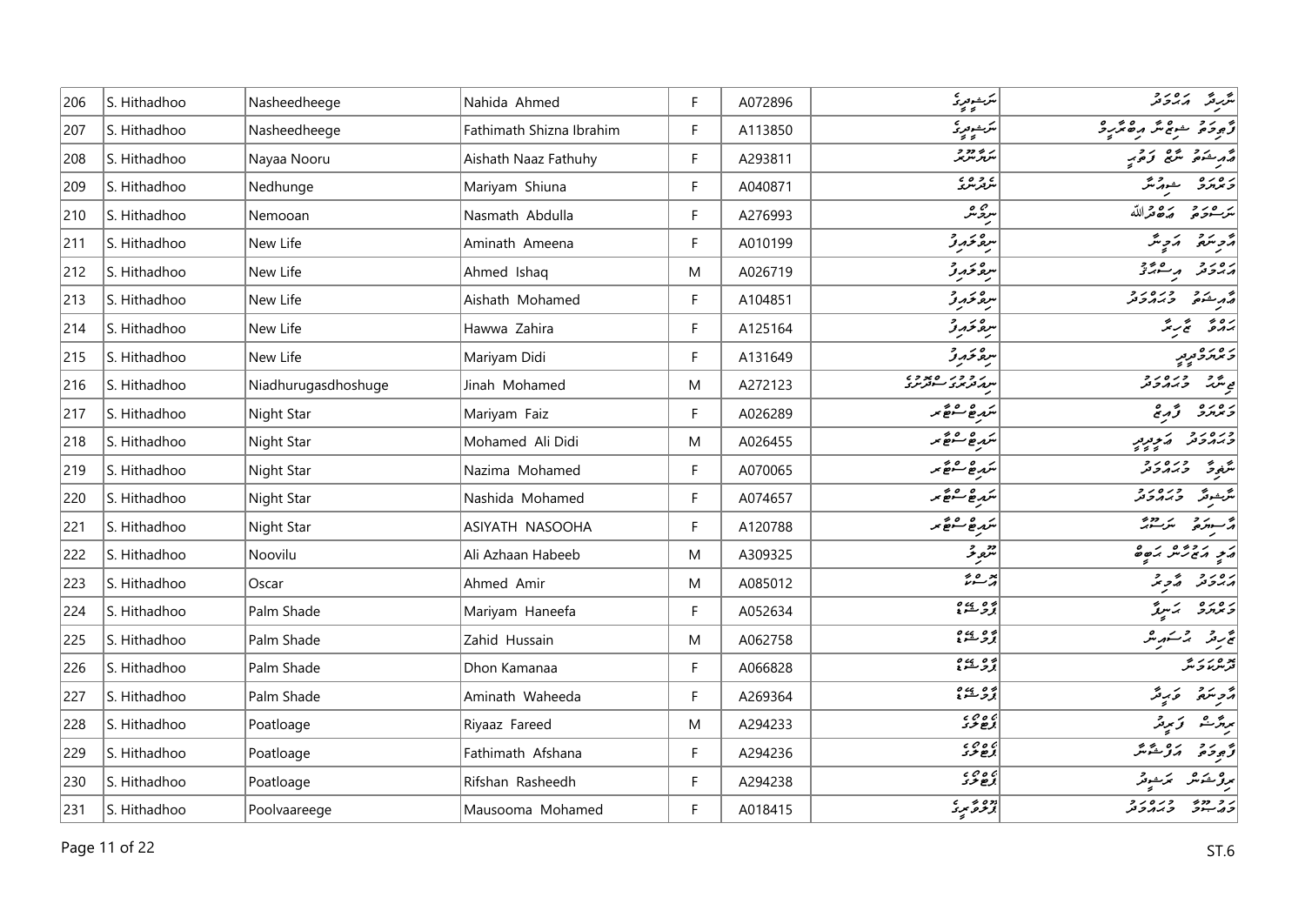| 232 | S. Hithadhoo | Poolvaareege               | Aishath Mohamed        | F  | A018426 | ده ه بو د پر<br>  ژمره مړی                    | أشهر مده دره د و              |
|-----|--------------|----------------------------|------------------------|----|---------|-----------------------------------------------|-------------------------------|
| 233 | S. Hithadhoo | Poolvaareege               | Ahmed Faisal           | M  | A033848 | اده و د پر<br> زمره مړی                       | أرەر وربىر                    |
| 234 | S. Hithadhoo | Rafaahiyaa                 | Mafrah Moosa Didi      | M  | A293480 | بحرقر سرتر                                    |                               |
| 235 | S. Hithadhoo | Raiybageechaage            | Abdulla Saeed          | M  | A024160 | ر ە ر<br>بر <sub>گ</sub> ون <sub>کو</sub> گوى | سته وتر<br>ەھىراللە           |
| 236 | S. Hithadhoo | Raiybageechaage            | Waheeda Hussain        | F  | A039711 | <br>  <del>بره</del> وھ <sub>کو</sub> بھی ت   | ۇربۇ ئەسكەر                   |
| 237 | S. Hithadhoo | Raiybageechaage            | Husham Saeed           | M  | A059021 | ر ه د په د و                                  | رحيقو سنهبط                   |
| 238 | S. Hithadhoo | Raiybageechaage            | Ibrahim Saeed          | M  | A066089 | ره د دره و.<br>مره ه د کرد                    | ەر ھەتمەر 2<br>ر<br>سکوپەتىر  |
| 239 | S. Hithadhoo | Raiybageechaage            | Shifna Saeed           | F. | A066090 | ره د په په<br>بروه <sub>کړ</sub> نو ک         | ے وگٹر کے پر                  |
| 240 | S. Hithadhoo | Raiyfusge                  | Mohamed Gais Gasim     | M  | A330686 | ر ه د ه ه<br>بروز سر                          | ورەرو پر ھ گھرو               |
| 241 | S. Hithadhoo | Raiykelaage                | Shaheera               | F  | A054405 | ر ٥ ، ٥ ، ٢<br>بر <i>ه د</i> بو د             | ىشكەپىتىر<br>ئ                |
| 242 | S. Hithadhoo | Ranhaaruge                 | Aminath Fareeda        | F. | A272822 | ر ۵ ۶ و ۷<br>برس پر بری                       | أأوشي وكبيثر                  |
| 243 | S. Hithadhoo | Rasthari                   | Layal Ali Luthufy      | F  | A291906 | برقصمبر                                       | أوراده أياسي والمحافي         |
| 244 | S. Hithadhoo | Rasthari                   | Lubanath Ali Luthfee   | F  | A365149 | برقيموس                                       |                               |
| 245 | S. Hithadhoo | Ridham                     | Aminath Almaas         | F  | A292478 | برترو                                         | ړې سره پروژگ                  |
| 246 | S. Hithadhoo | Rihidhoadhige              | Imran Mohamed          | M  | A106781 | برروگرد<br>برروگرد                            | ם כי כי כי כי<br>גבית ביית בע |
| 247 | S. Hithadhoo | Rihidhoadhige              | Sharafudhdheen Mohamed | M  | A272177 | ىررىۋىرى<br>س                                 | شروه دره وبره دو              |
| 248 | S. Hithadhoo | Rihidhoadhige Irumatheebai | Shabeen Ali            | M  | A073809 |                                               | شَوْھِ شَرْ مَرْمِرِ          |
| 249 | S. Hithadhoo | <b>River Side</b>          | Mohamed Mirzaq         | M  | A042843 | برە برسەر ؟                                   | כנסנב ביבס                    |
| 250 | S. Hithadhoo | <b>River Side</b>          | Niumath Hassan         | F. | A153917 | مرە ئىرىسكەر ؟                                | سرورو برکش                    |
| 251 | S. Hithadhoo | Rizna Heaven               | Ali Nahidh             | M  | A167492 | ە ئەم ئەرە<br>بىرى مىزر ئويىتر                | رياسي سرگرمر<br>مرکز          |
| 252 | S. Hithadhoo | Rizna Heaven               | Aishath Naadath        | F  | A305393 | ا <sub>مو</sub> ج يتزبر څر                    | و<br>د کرد کو سرونرو          |
| 253 | S. Hithadhoo | Roadhi                     | Zeenath Mohamed        | F  | A161348 | حرمر                                          | پی سره در در د                |
| 254 | S. Hithadhoo | Roma                       | Abdullah Imad          | M  | A304897 | جرمح                                          | برە دالله مەدًىر              |
| 255 | S. Hithadhoo | Saanee Villa               | Fathimath Saniha Salih | F  | A111953 | سەمبەر<br>ئىسىمب                              | و و د د شهرهٔ شوره            |
| 256 | S. Hithadhoo | Sandal Wood                | Sara Mohamed           | F. | A018342 | ر ه ر ه دده<br>- سره مرو د                    | سەتە<br>ور ە ر د<br>تر پروتر  |
| 257 | S. Hithadhoo | Sandal Wood                | Safoora Mohamed        | F  | A018343 | ر په د وروه<br>سرمندو مود د                   | קידו דגם בקרי<br>התציע במחבת  |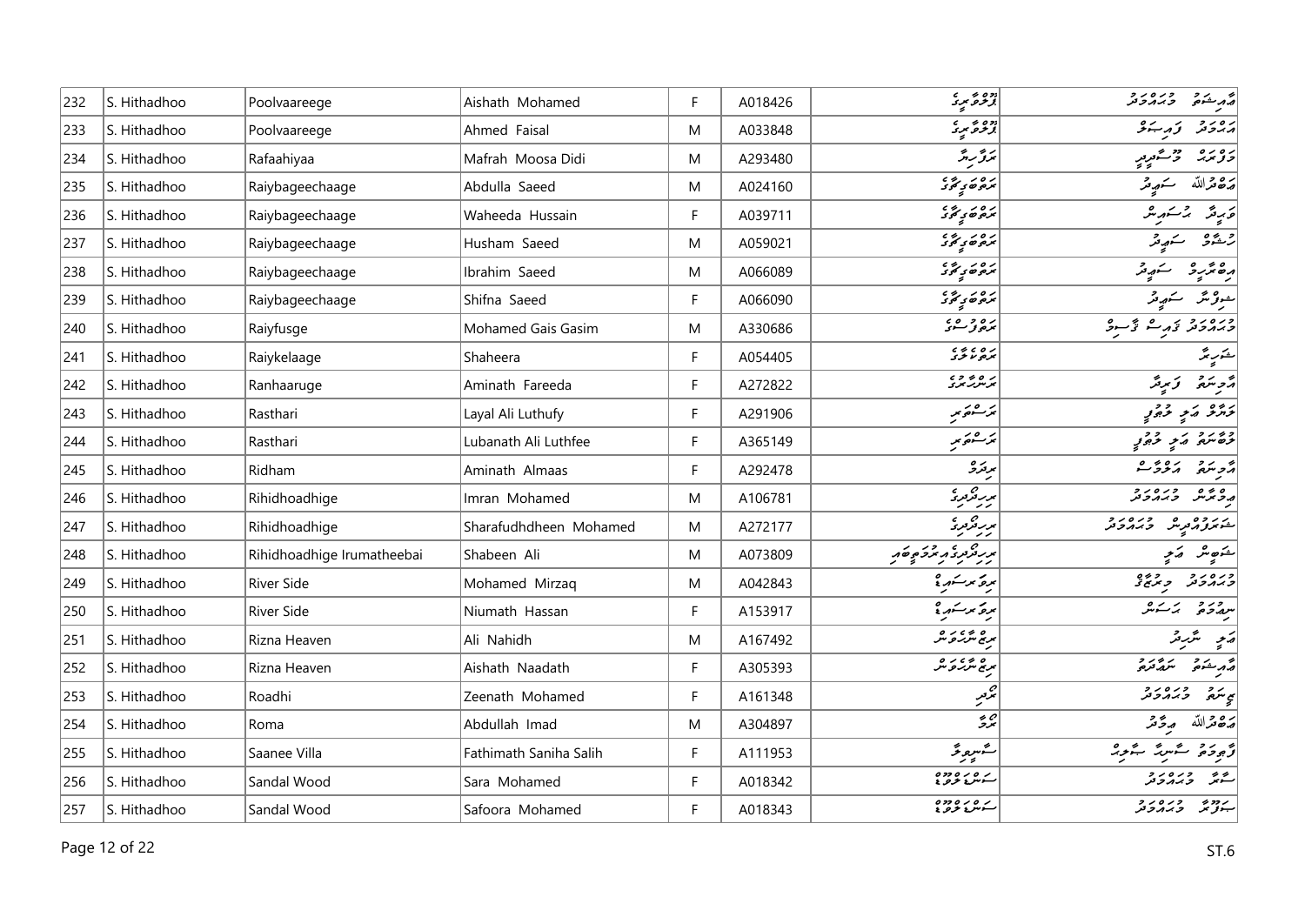| 258 | S. Hithadhoo | Sandal Wood       | Haris Hussain             | M         | A346287 | ر ه ر ه دده<br>سه سر و و د              | مەيدە مەسكەندى<br>سىيدۇ ئىي <sub>م</sub> ىز                                                                                                                                                                               |
|-----|--------------|-------------------|---------------------------|-----------|---------|-----------------------------------------|---------------------------------------------------------------------------------------------------------------------------------------------------------------------------------------------------------------------------|
| 259 | S. Hithadhoo | Seesange          | Naseema Khaleel           | F         | A010540 | سەسەھرى                                 |                                                                                                                                                                                                                           |
| 260 | S. Hithadhoo | Seesange          | Mohamed Aiman Ali         | ${\sf M}$ | A076783 | اب سەتىدى<br>پە                         | ورەرو مەدىر مە                                                                                                                                                                                                            |
| 261 | S. Hithadhoo | Seeshaan          | Shakeela Ahmed            | F         | A019012 | اب دیگر<br>په                           | أشكير في المركز وتر                                                                                                                                                                                                       |
| 262 | S. Hithadhoo | Seeshaan          | Aishath Shurufa           | F         | A293809 | اب مقرشہ<br>مح                          |                                                                                                                                                                                                                           |
| 263 | S. Hithadhoo | Seeshaan          | Shaiha Abdulla            | F         | A375626 | اب چینگر<br>په                          | خدرجً مَهْ مَرْاللّه                                                                                                                                                                                                      |
| 264 | S. Hithadhoo | Seyling           | Fathimath Thooba Ahmed    | F         | A291982 | ڪويگر                                   | و د د دده ده د د                                                                                                                                                                                                          |
| 265 | S. Hithadhoo | Shaala            | Hassan Shammu             | ${\sf M}$ | A293508 | شَرْتَر                                 | ير کشمش الشرح و                                                                                                                                                                                                           |
| 266 | S. Hithadhoo | Shady Yard        | Aminath Saleem            | F         | A019058 | يو په وه<br>مشو پره                     | أزويته كالمزو                                                                                                                                                                                                             |
| 267 | S. Hithadhoo | Shady Yard        | Fathimath Saleem          | F         | A056776 | يو په وره<br>مشغور پره                  | ا تو پر چه د<br>سەرد                                                                                                                                                                                                      |
| 268 | S. Hithadhoo | Shady Yard        | Shaffath Saleem           | F         | A293320 | يو په وره<br>مشغ وگره                   | يدەرد رىرو                                                                                                                                                                                                                |
| 269 | S. Hithadhoo | Sherry Heaven     | Fathimath Salma           | F         | A021437 | ڪ مرگ <i>گر</i> مگر                     | سەۋۇ<br>ء مر د<br>ترموخ م                                                                                                                                                                                                 |
| 270 | S. Hithadhoo | Sherry Heaven     | Abdulla Saamee            | ${\sf M}$ | A022948 | ديمبر <i>بار هر</i>                     | مَەھْتَراللَّهُ گُوج                                                                                                                                                                                                      |
| 271 | S. Hithadhoo | Shevil            | Shaaiz Saeed              | M         | A290589 | ڪور                                     | شگهريخ ڪهيھر                                                                                                                                                                                                              |
| 272 | S. Hithadhoo | Shimar            | Shareen Asim              | F         | A018622 | المشوقة بدأ<br>ك                        | $\begin{array}{cc} \hline \begin{array}{cc} \circ & \circ \\ \circ & \circ \end{array} & \circ & \circ \\ \hline \end{array} \begin{array}{cc} \circ & \circ \\ \circ & \circ \end{array} & \circ & \circ \\ \end{array}$ |
| 273 | S. Hithadhoo | Shimar            | Shabeen Asim              | F         | A164845 | شەتى بىر                                | شَوَمِسْ مُرْجَو                                                                                                                                                                                                          |
| 274 | S. Hithadhoo | <b>Star Shine</b> | Fathimath Zubaida Mohamed | F         | A028169 | <u>شوڪ پر سُدَ</u> پر سُر               | ومجدد ومدة ورودد                                                                                                                                                                                                          |
| 275 | S. Hithadhoo | <b>Star Shine</b> | Aminath Moomina           | F         | A051371 | سنقح مرسنتور مثر                        | أأزويتم والمرويثر                                                                                                                                                                                                         |
| 276 | S. Hithadhoo | <b>Star Shine</b> | Shareefa Mohamed          | F         | A067159 | ر<br>ساھ مرڪور سگر                      | و ره ر د<br><i>د ب</i> رگرفر<br>ىشەمبرۇگ<br>ئ                                                                                                                                                                             |
| 277 | S. Hithadhoo | Sun Shine         | Ibrahim Nashid            | M         | A034979 | سەن <sub>ى</sub> رىشە <sub>مە</sub> بىر | ەھ <i>ئۈر ئۇ ھۇ</i> شوقر<br>م                                                                                                                                                                                             |
| 278 | S. Hithadhoo | Suthulige         | Aishath Satheera Mohamed  | F         | A276766 | د د د ،<br>سهومور                       |                                                                                                                                                                                                                           |
| 279 | S. Hithadhoo | Thabivagge        | Mohamed Shamsu            | ${\sf M}$ | A018398 | $\frac{1}{2}$                           | ورەرو شۇرقى                                                                                                                                                                                                               |
| 280 | S. Hithadhoo | Thabivagge        | Shujaz Ibrahim            | ${\sf M}$ | A072162 | $\frac{1}{2}$                           | رو و حر<br>ەرھەترىرى<br>ر                                                                                                                                                                                                 |
| 281 | S. Hithadhoo | Thabivagge        | Ali Shinaan               | ${\sf M}$ | A100367 | ر صره و و<br>موضور د                    | ەكىر سىرتىگىر<br>ئىسىسىر                                                                                                                                                                                                  |
| 282 | S. Hithadhoo | Thabivagge        | Ibrahim Shizleen          | M         | A128228 | $\frac{1}{2}$                           | ېر ھېجر پەر<br>س<br>مەرى <sup>ق</sup> ە بەيدىگە                                                                                                                                                                           |
| 283 | S. Hithadhoo | Thabivagge        | Ali Naseer                | ${\sf M}$ | A128229 | ر مره و<br>مومو د د                     | أوسمع المتكرمية                                                                                                                                                                                                           |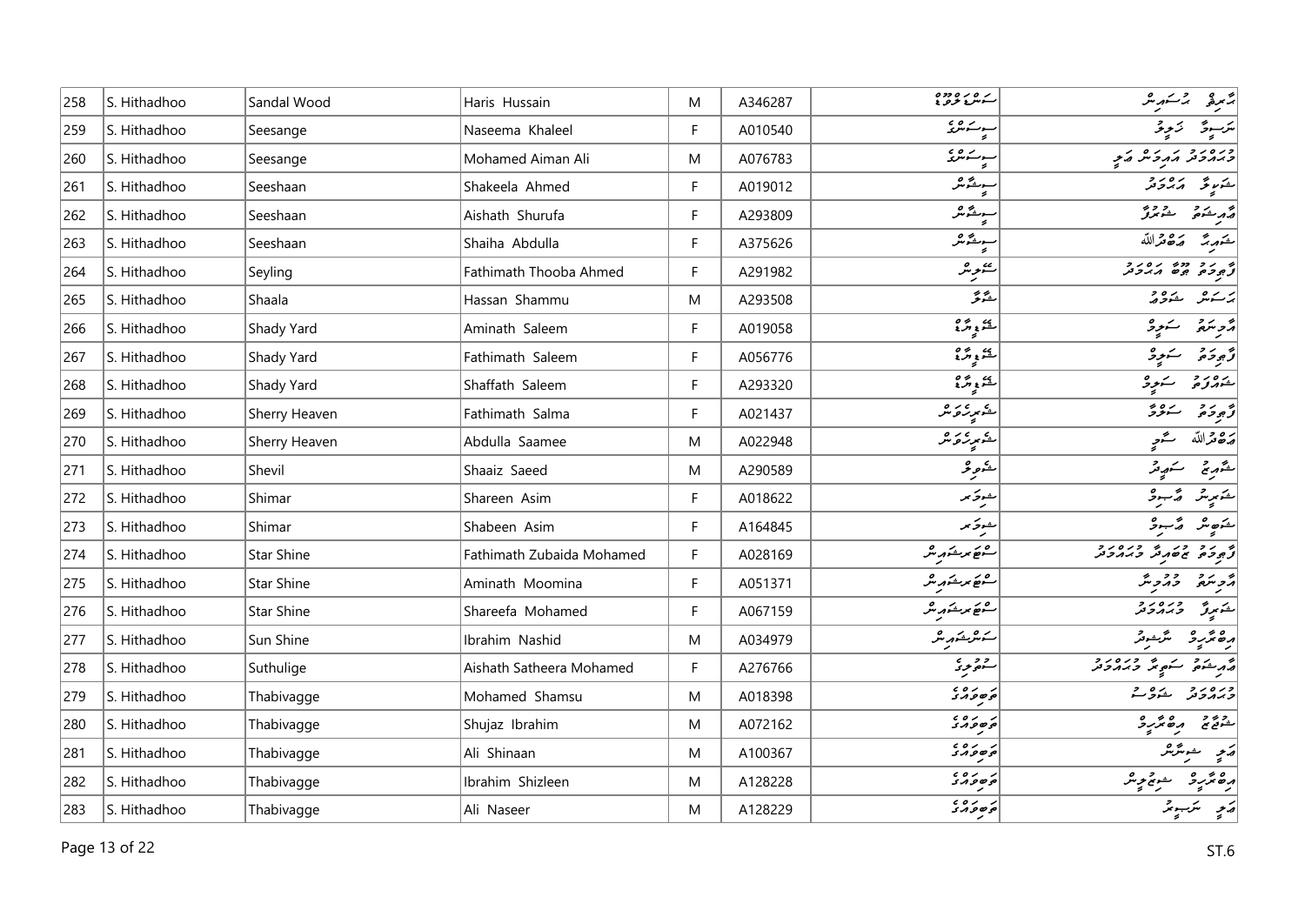| 284 | S. Hithadhoo | Tharaanaage    | Husna Hussain                      | F           | A034962 | ر پر پر پر<br>امو پرسری                    | ر مشر بر مسامر مر                                          |
|-----|--------------|----------------|------------------------------------|-------------|---------|--------------------------------------------|------------------------------------------------------------|
| 285 | S. Hithadhoo | Tharaanaage    | Nasheela Naseer                    | F           | A317623 | ر پر پر ،<br>حرمتر                         | لترجيع الترجيح                                             |
| 286 | S. Hithadhoo | Tharaanaage    | <b>Ahmed Anil Naseer</b>           | M           | A330185 | ر و و ،<br>موسر                            | رور د بربرو تربه د                                         |
| 287 | S. Hithadhoo | Thoonas        | Asiyath Ugail                      | F           | A292493 | ە ئەسرىب                                   | ה ליחודים הצתיב                                            |
| 288 | S. Hithadhoo | Three Rose     | Mariyam Shaiba                     | F           | A041312 | ە بېرىرگە<br>موس <sub>ىر</sub>             | زەرە شەرگە                                                 |
| 289 | S. Hithadhoo | Uthuruge       | Aminath Hussain                    | F           | A018408 | د د د د<br>مرحوبور                         | أأديتهم المرسكر                                            |
| 290 | S. Hithadhoo | Uthuruge       | Aishath Hussain                    | F           | A060257 | د د د د<br>پره پرې                         | مەر شىم بەسكىرىش                                           |
| 291 | S. Hithadhoo | Uthuruge       | Mohamed Faazil Naeem               | M           | A156775 | د د د پ<br>پره مرد                         | ورەرو ۋىدۇ شھرۇ                                            |
| 292 | S. Hithadhoo | Vagthee Manzil | Ahmed Shafah Nizam                 | M           | A272829 | د د و پر مربو ژ                            | رور و شرق سرگاه                                            |
| 293 | S. Hithadhoo | Vaijeheyge     | Hawwa Didi                         | $\mathsf F$ | A019403 | ر<br>ح در ج ر د                            | بره و ګورمړ<br>په رگه تو                                   |
| 294 | S. Hithadhoo | Vaijeheyge     | Hussain Abdulla Didi               | M           | A025724 | ر<br>تو در ج ر د                           | جرستمريثر وكالقراللّة موسير                                |
| 295 | S. Hithadhoo | Vaijeheyge     | Ahmed Niyaz                        | M           | A062228 | ر<br>تو در ج ر د                           |                                                            |
| 296 | S. Hithadhoo | Vaijeheyge     | Nashfa Hussain                     | $\mathsf F$ | A291390 | ر<br>تو در ج ر د                           | للركافؤ الركسكرانكر                                        |
| 297 | S. Hithadhoo | Vaijeheyge     | Nuha Hussain                       | F           | A291391 | ر<br>تو در ج ر د                           | يرتز برستمديش                                              |
| 298 | S. Hithadhoo | Vaimatheege    | Hussain Ali                        | M           | A024028 | ر<br>وړونون                                | برسكر شركتم وكالمح                                         |
| 299 | S. Hithadhoo | Vaneysia       | Ali Hisam                          | M           | A154015 | ه مه هر<br>و مترسبور                       | أەيم برستى                                                 |
| 300 | S. Hithadhoo | Vaththeenige   | Ahmed Ibrahim Didi                 | M           | A059467 | ره<br>درموسرځ                              | גם גד הסתניכתת                                             |
| 301 | S. Hithadhoo | Vaththeenige   | Mariyam Rasheeda                   | F           | A155159 | د ه ه مرځ<br>  د ه ه مرغ                   | رەرە يرَجعَّ                                               |
| 302 | S. Hithadhoo | Vaththeenige   | Samha Ahmed Ibrahim Didi           | F           | A292789 | د ۵ ه مربر<br>  د ۶ ه مربر                 | ره د برور د ه و د و ورمړ<br>سرچينې پرېرونکر پره برخونږد    |
| 303 | S. Hithadhoo | Vaththeenige   | Noorul-Uyoon Ahmed Ibrahim<br>Didi | F           | A367916 | ءَ ۾ ڇپري                                  | חדכם כחדם הסגב הם מיטבעת.<br>ייתוב מותיית וממכת ומסית מבעת |
| 304 | S. Hithadhoo | Velabulige     | Aminath Ibrahim                    | F           | A138365 | ، ر و ،<br>و <del>و</del> ه و <sub>و</sub> | ومحر يتمتح وهتربرد                                         |
| 305 | S. Hithadhoo | Venis          | Mohamed Ihsaan                     | M           | A021946 | ۇسرىقە                                     | ورەرو مەشھ                                                 |
| 306 | S. Hithadhoo | Venis          | Fathmath Isra Mohamed              | F           | A302066 | ۇسرىشە                                     | م د د د دره د در د د<br>گرجومو م سوند و بر مرومد           |
| 307 | S. Hithadhoo | Villa Ali      | <b>Fathimath Sherin Rasheed</b>    | F           | A301642 | وِ دَّمَرَ دِ                              | ۇۋۇق شېرىگە ئەشپە                                          |
| 308 | S. Hithadhoo | Waves          | Fathimath Azwath                   | F           | A309321 | ءہ م                                       | أثور و درو                                                 |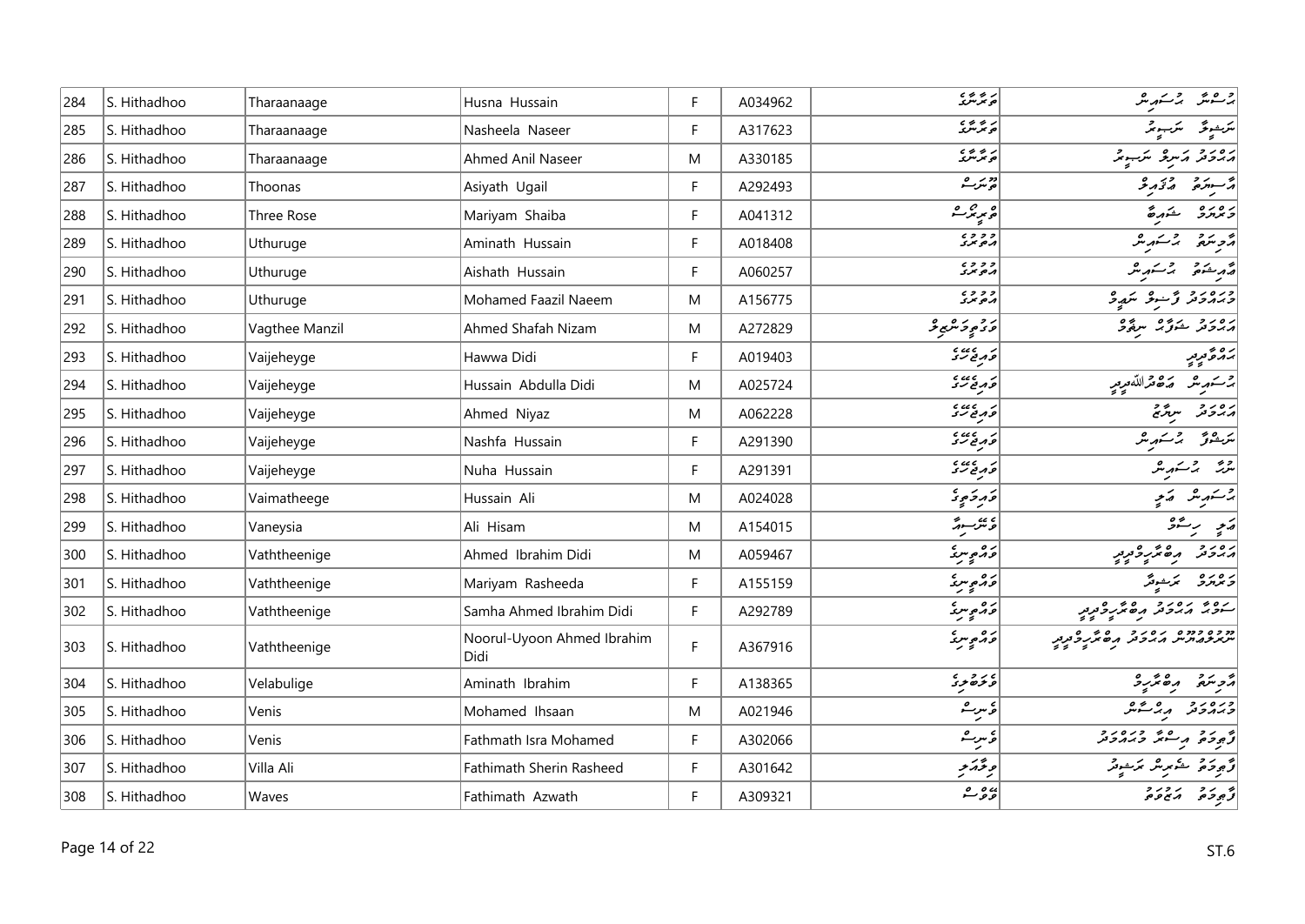| 309 | l S. Hithadhoo | Waves            | Aishath Azrath          | F | A309322 | پی م م<br>  حر حر م                    | أور المرد و المتحر مردم               |
|-----|----------------|------------------|-------------------------|---|---------|----------------------------------------|---------------------------------------|
| 310 | l S. Hithadhoo | Zahaa Manzil     | Shifaza Mohamed         |   | A251449 | ىر ئەز شەير بۇ                         | شەۋگە<br>و ره ر و<br><i>د ب</i> رگرفر |
| 311 | S. Hithadhoo   | Zahaa Manzil     | Shinaza Rasheedh        | F | A292389 | ئەشرىقى ئە                             | ىشەمگەگر<br>بمرشوقر                   |
| 312 | l S. Hithadhoo | Zahaa Manzil     | Aishath Shaahiga        |   | A371827 | ئەشرىقى بۇ                             | لەرم ئەھرىسى ئەھمەتى                  |
| 313 | l S. Hithadhoo | Zamzamge         | Afsal Ali               | M | A309232 | پر و پر و ۽<br>  پڻ جي جر ي            | پروېږو<br>رزمر                        |
| 314 | l S. Hithadhoo | <b>Zilektrix</b> | Aishath Mohamed         | F | A004622 | ى ئۇ ئەھ بىر ئەگ                       | ه دره دره در ور<br>مهر شور در در در   |
| 315 | S. Hithadhoo   | Zilektrix        | Mohamed Raaidh Saeedh   | M | A248020 | 00000<br>بح قرنا خا برنا سنا           | وره د د عهد د سکه مر                  |
| 316 | S. Hithadhoo   | Zindhageege      | Aishath Shazleen        |   | A051731 | ىج ئىرتىكرىي تى                        | پژر شوی د شویج موسر                   |
| 317 | l S. Hithadhoo | Zindhageege      | Naazish Haleem          | M | A273425 | ىج ئىرتىكرى ئى                         | شربې ھئے ما کر برگ                    |
| 318 | l S. Hithadhoo | Zindhageege      | Nashaya Haleem          | F | A273426 | پر مر <sub>کور</sub> ي<br>  سرچري      | سَرَڪْهُرَّ<br>برود                   |
| 319 | l S. Hithadhoo | Zuvaarimaage     | Fathimath Saeeda        |   | A023767 | د پر په په<br>  بع ټورند که            | ستهر قر<br>ا تو جو جر جر<br>المرجو جر |
| 320 | S. Hithadhoo   | Zuvaarimaage     | Abdulla Areef           | M | A036591 | ج ځ سر ځ ی<br>  مح سر څ که             | ح قدالله حريرو                        |
| 321 | S. Hithadhoo   | Zuvaarimaage     | Aminath Almasath Haneef | F | A290661 | و پر پر پر<br>مح خر پر تر <sub>ک</sub> | أأرو برو و رو د د                     |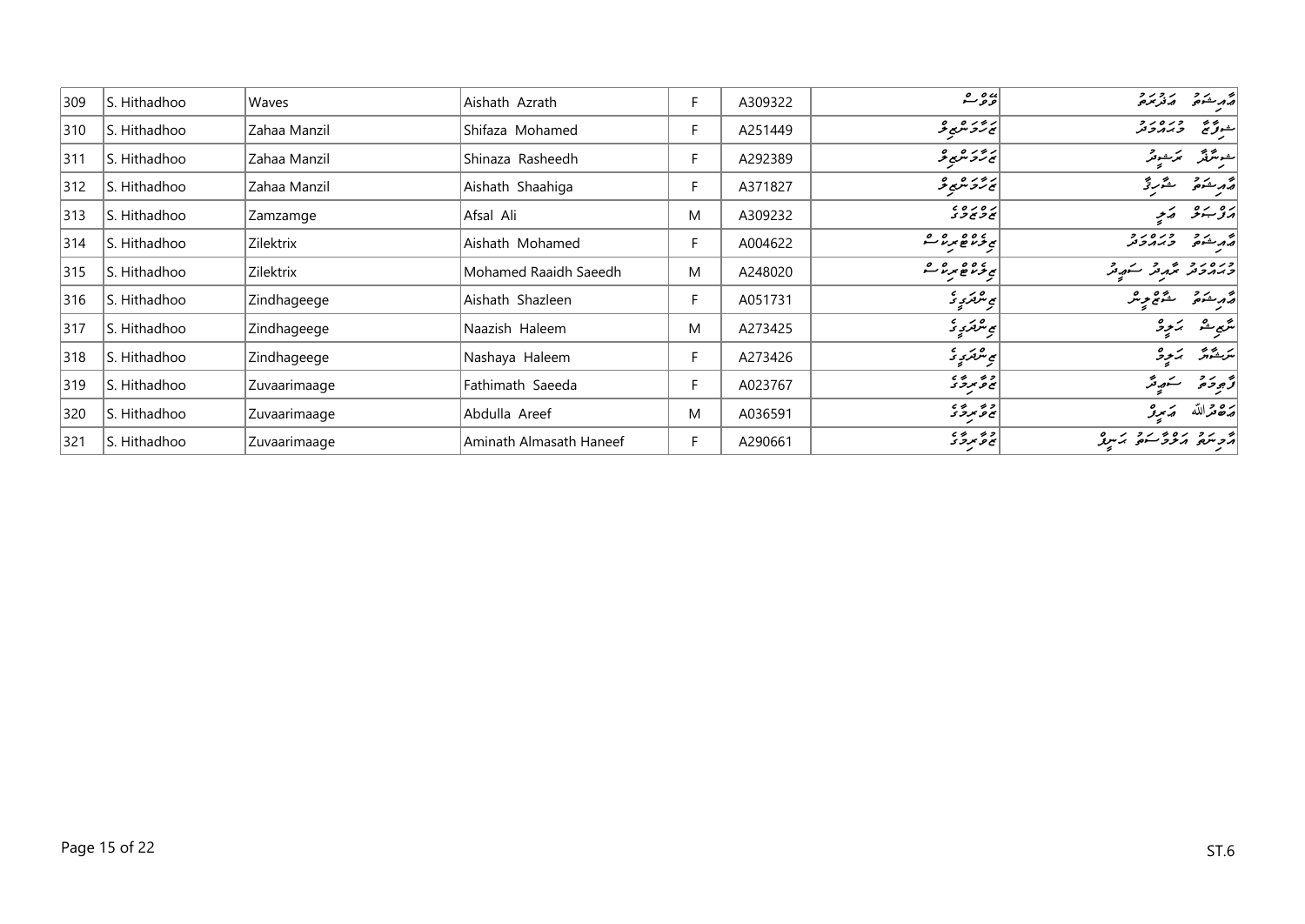## *w7qAn8m? sCw7mRo>u; wEw7mRw;sBo<*

| ' مرمر | 'يئرىثر: |
|--------|----------|
|        |          |
|        |          |
|        |          |

## *w7q9r@w7m> sCw7qHtFoFw7s; mAm=q7 w7qHtFoFw7s;*

| يئرمىش: | $^{\circ}$<br>. سر سر<br>$\cdot$ | $\circ$ $\sim$<br>-- | يئرمثر |
|---------|----------------------------------|----------------------|--------|
|         |                                  |                      |        |
|         |                                  |                      |        |
|         |                                  |                      |        |

| يره | $^{\circ}$ | $\frac{2}{n}$ | $^{\circ}$<br>سرسر. |
|-----|------------|---------------|---------------------|
|     |            |               |                     |
|     |            |               |                     |
|     |            |               |                     |

| ىرتىر: | 。<br>سر سر | .,<br>مرسر |
|--------|------------|------------|
|        |            |            |
|        |            |            |
|        |            |            |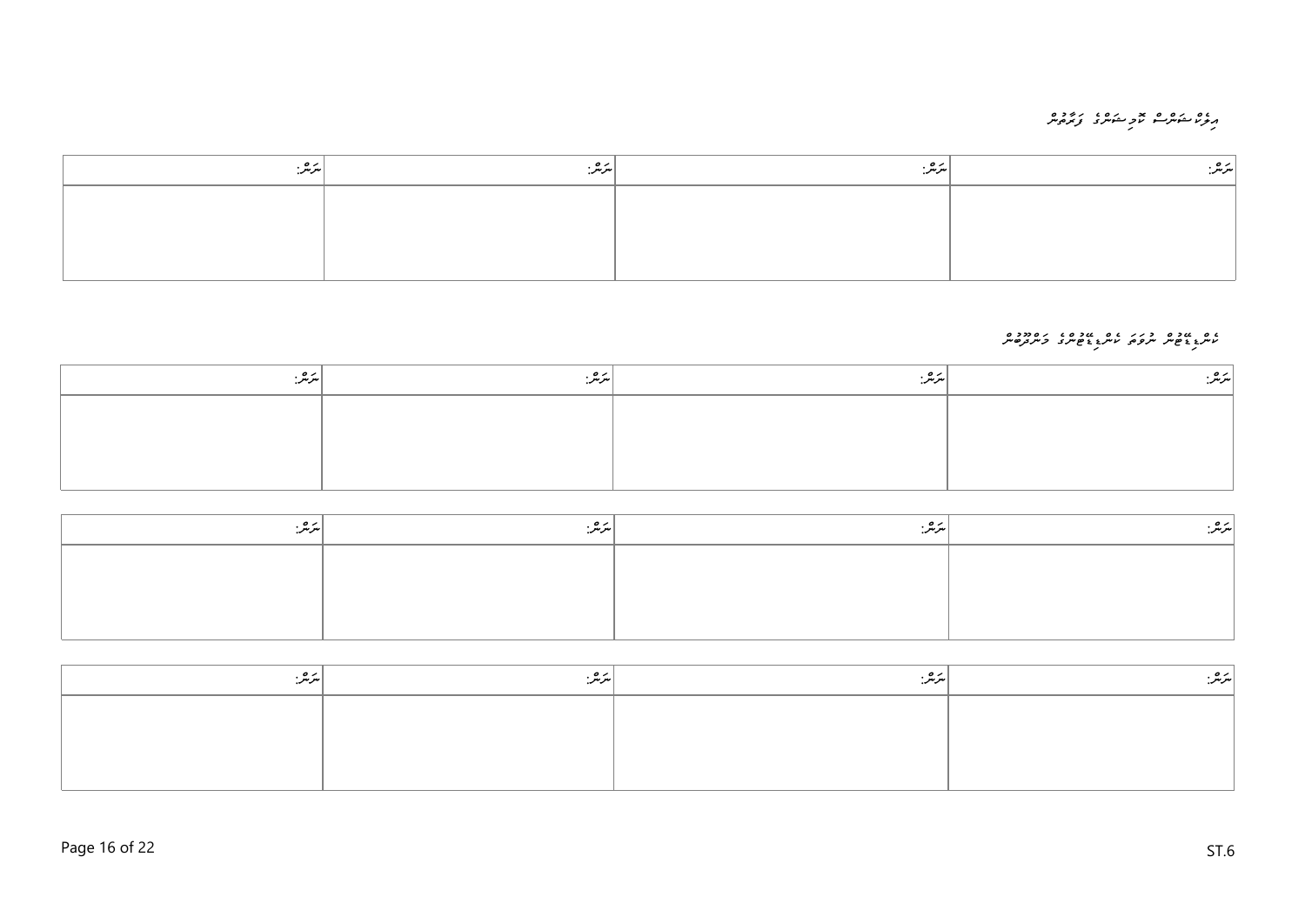| يره. | ο. | ا ير ه |  |
|------|----|--------|--|
|      |    |        |  |
|      |    |        |  |
|      |    |        |  |

| <sup>.</sup> سرسر. |  |
|--------------------|--|
|                    |  |
|                    |  |
|                    |  |

| ىئرىتر. | $\sim$ | ا بر هه. | لىرىش |
|---------|--------|----------|-------|
|         |        |          |       |
|         |        |          |       |
|         |        |          |       |

| 。<br>مرس. | $\overline{\phantom{a}}$<br>مر مىر | يتريثر |
|-----------|------------------------------------|--------|
|           |                                    |        |
|           |                                    |        |
|           |                                    |        |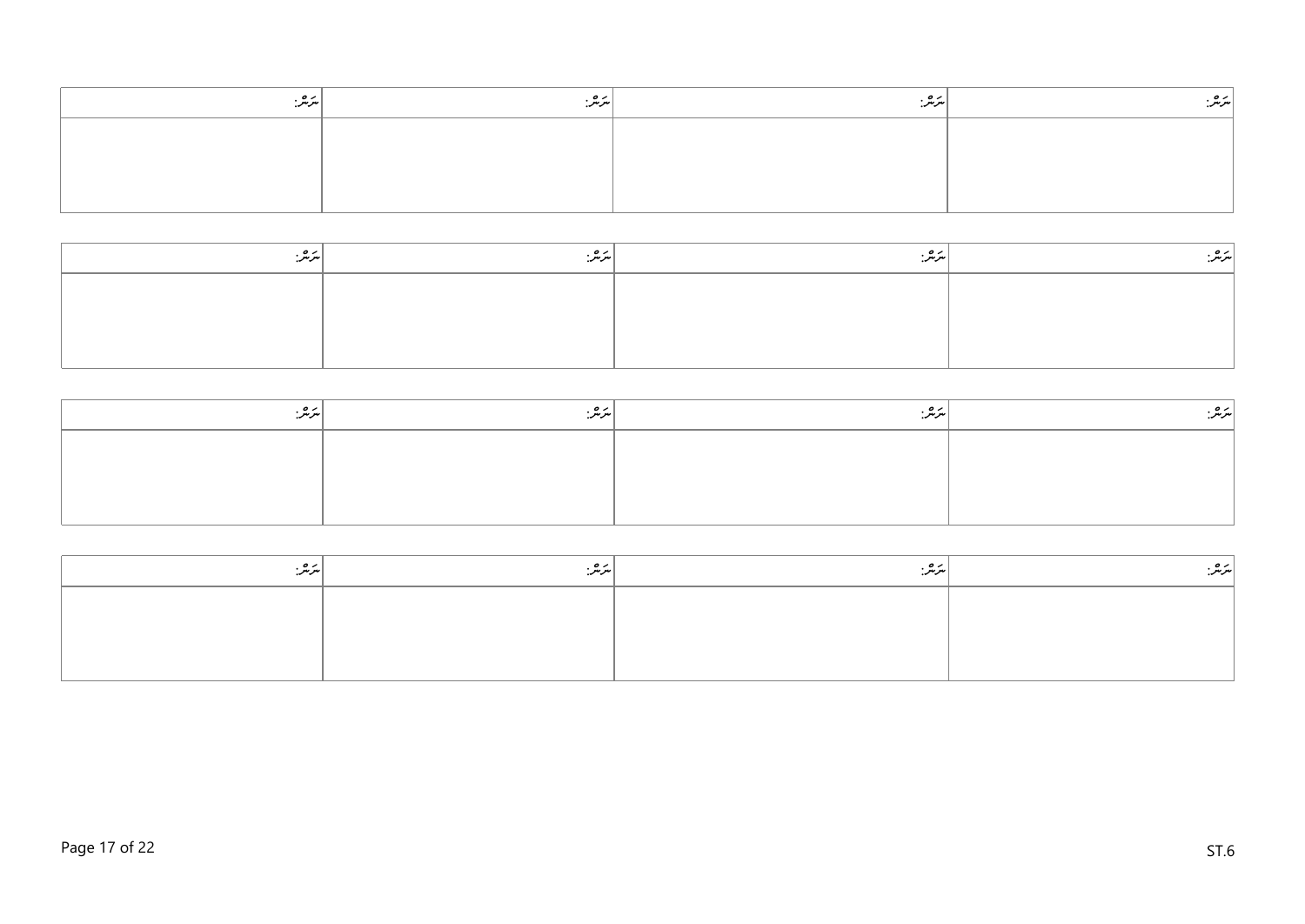| ير هو . | $\overline{\phantom{a}}$ | يرمر | اير هنه. |
|---------|--------------------------|------|----------|
|         |                          |      |          |
|         |                          |      |          |
|         |                          |      |          |

| ىر تىر: | $\circ$ $\sim$<br>" سرسر . | يبرحه | o . |
|---------|----------------------------|-------|-----|
|         |                            |       |     |
|         |                            |       |     |
|         |                            |       |     |

| 'تترنثر: | 。<br>,,,, |  |
|----------|-----------|--|
|          |           |  |
|          |           |  |
|          |           |  |

|  | . ه |
|--|-----|
|  |     |
|  |     |
|  |     |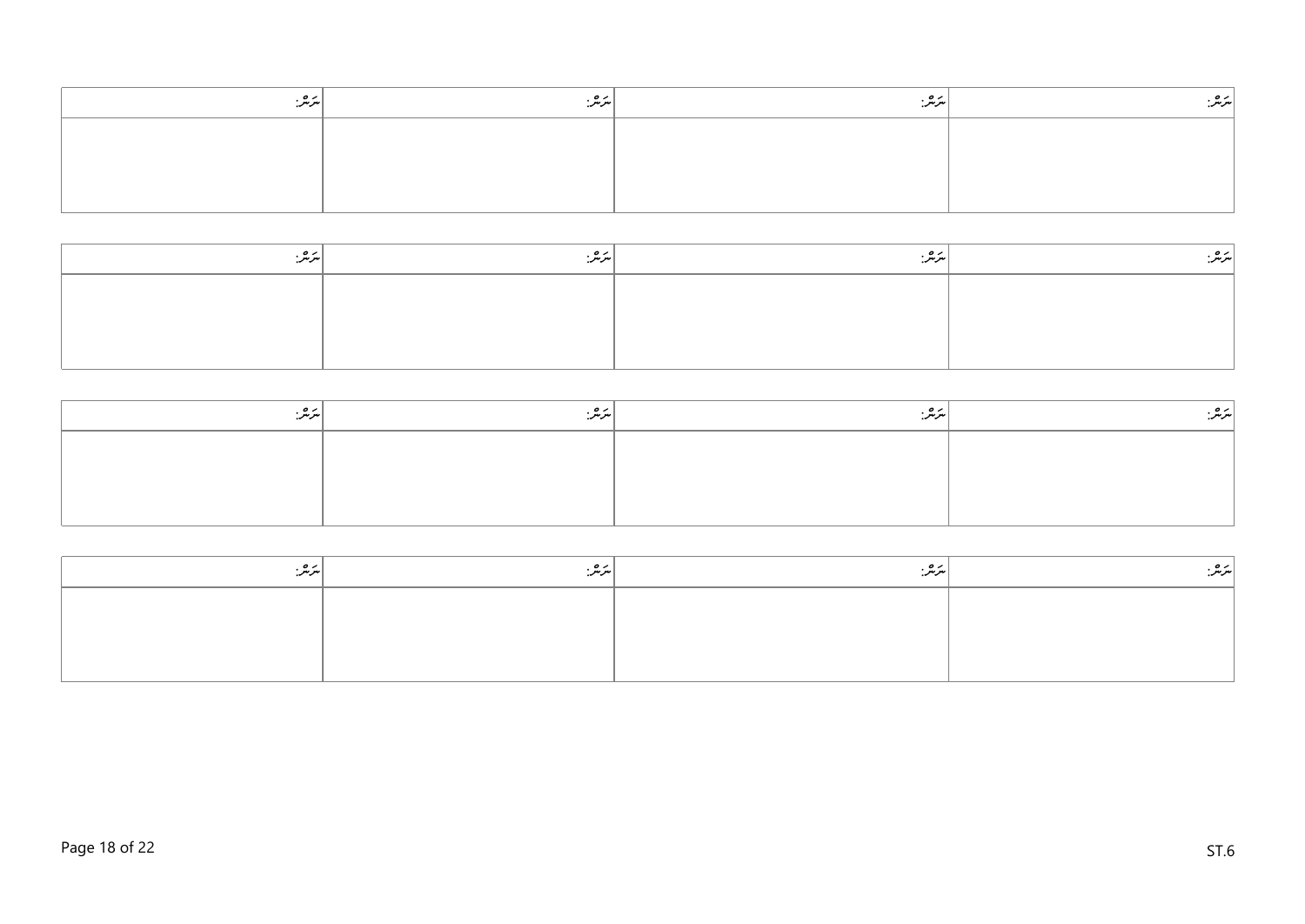| ير هو . | $\overline{\phantom{a}}$ | يرمر | اير هنه. |
|---------|--------------------------|------|----------|
|         |                          |      |          |
|         |                          |      |          |
|         |                          |      |          |

| ىر تىر: | $\circ$ $\sim$<br>" سرسر . | يبرحه | o . |
|---------|----------------------------|-------|-----|
|         |                            |       |     |
|         |                            |       |     |
|         |                            |       |     |

| 'تترنثر: | 。<br>,,,, |  |
|----------|-----------|--|
|          |           |  |
|          |           |  |
|          |           |  |

|  | . ه |
|--|-----|
|  |     |
|  |     |
|  |     |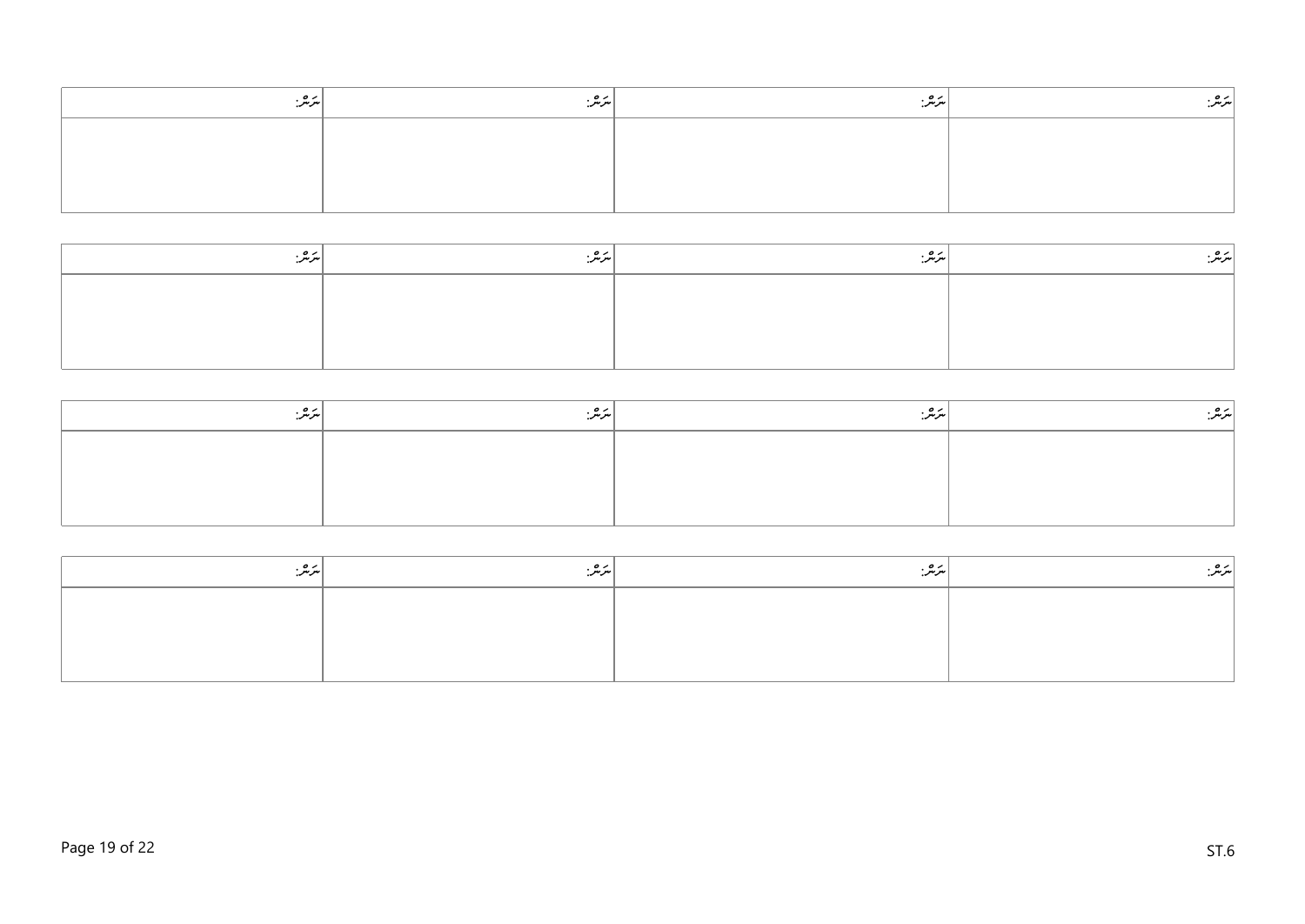| $\cdot$ | ο. | $\frac{\circ}{\cdot}$ | $\sim$<br>سرسر |
|---------|----|-----------------------|----------------|
|         |    |                       |                |
|         |    |                       |                |
|         |    |                       |                |

| ايرعر: | ر ه<br>. . |  |
|--------|------------|--|
|        |            |  |
|        |            |  |
|        |            |  |

| بر ه | 。 | $\sim$<br>َ سومس. |  |
|------|---|-------------------|--|
|      |   |                   |  |
|      |   |                   |  |
|      |   |                   |  |

| ىئرىتر: | $^{\circ}$<br>يسمر مسمد. | ابترىش: | $^{\circ}$<br>سرسر |
|---------|--------------------------|---------|--------------------|
|         |                          |         |                    |
|         |                          |         |                    |
|         |                          |         |                    |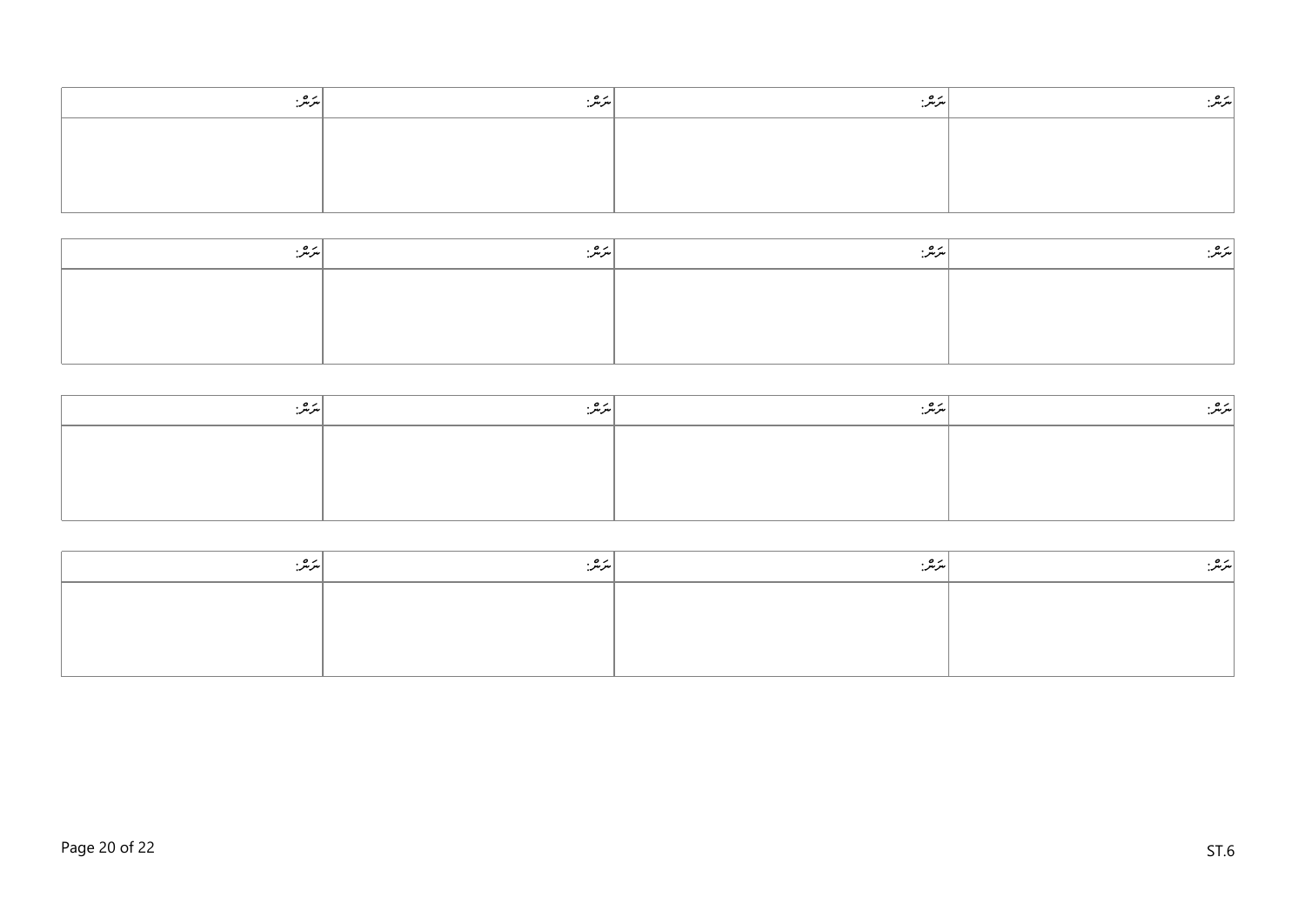| ير هو . | $\overline{\phantom{a}}$ | يرمر | اير هنه. |
|---------|--------------------------|------|----------|
|         |                          |      |          |
|         |                          |      |          |
|         |                          |      |          |

| ىر تىر: | $\circ$ $\sim$<br>" سرسر . | يبرحه | o . |
|---------|----------------------------|-------|-----|
|         |                            |       |     |
|         |                            |       |     |
|         |                            |       |     |

| انترنثر: | ر ه |  |
|----------|-----|--|
|          |     |  |
|          |     |  |
|          |     |  |

|  | . ه |
|--|-----|
|  |     |
|  |     |
|  |     |